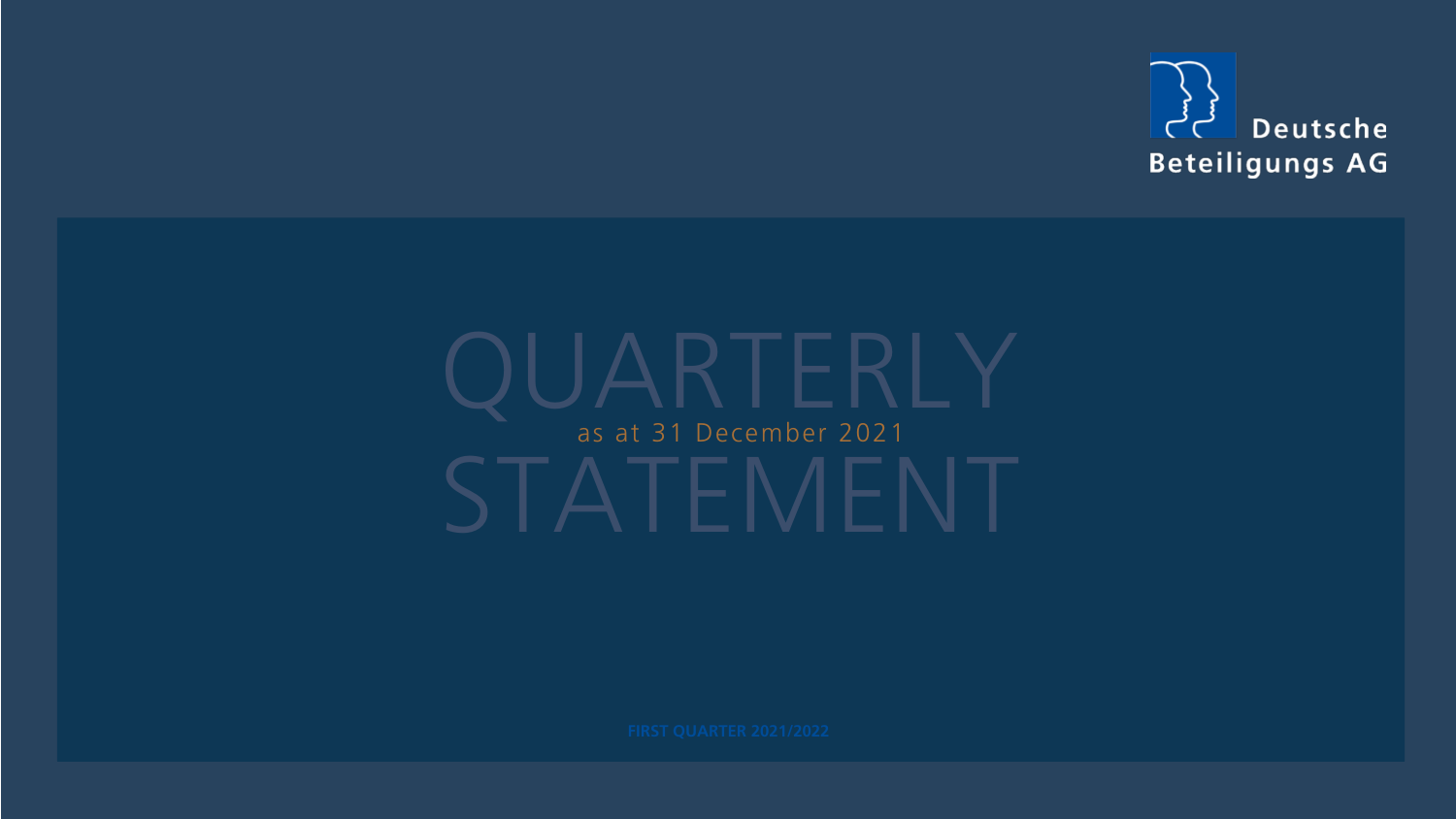## CONSOLIDATED KEY FIGURES

|                                                                          |     | 1st quarter    | 1st quarter    |
|--------------------------------------------------------------------------|-----|----------------|----------------|
|                                                                          |     | 2021/2022      | 2020/2021      |
|                                                                          |     | or 31 Dec 2021 | or 30 Sep 2021 |
| Core business objective: increase in the Company's value                 |     |                |                |
| Net asset value of the                                                   |     |                |                |
| Private Equity Investments (reporting date)                              | €mn | 704.5          | 678.5          |
| Earnings from Fund Investment Services                                   | €mn | 3.7            | 4.8            |
| <b>Private Equity Investments segment</b>                                |     |                |                |
| Net income from investment activity                                      | €mn | (9.3)          | 23.7           |
| Earnings before taxes                                                    | €mn | (11.9)         | 20.1           |
| Cash flow from investment activity                                       | €mn | (53.5)         | (17.6)         |
| Net asset value (reporting date)                                         | €mn | 704.5          | 678.5          |
| <b>Fund Investment Services segment</b>                                  |     |                |                |
| Income from Fund Services                                                | €mn | 11.0           | 11.1           |
| Earnings before taxes                                                    | €mn | 3.7            | 4.8            |
| Assets under management or advisory (reporting date)                     | €mn | 2,347.4        | 2,473.2        |
| Other indicators                                                         |     |                |                |
| Net income                                                               | €mn | (8.2)          | 24.9           |
| Equity (reporting date)                                                  | €mn | 690.2          | 698.8          |
| Earnings per share <sup>1</sup>                                          | €   | (0.48)         | 1.55           |
| Number of employees (reporting date, including apprentices) <sup>2</sup> |     | 82             | 79             |

1 Based on the weighted average number of shares in the respective period

2 31 December 2021: one position (previous year: two positions) temporarily duplicated

## AT A GLANCE

Listed Deutsche Beteiligungs AG ("DBAG") invests in well-positioned mid-sized companies with potential for growth. Industrial sectors, which are the foundation for the excellent reputation that Germany's *Mittelstand* enjoys around the world, have traditionally been a focal part of our investments. Over the past few years, a growing portion of our portfolio is allocated to the growth sectors of Broadband telecommunications, IT services and software, and Healthcare. Our sustainable, value-enhancing entrepreneurial investment approach makes DBAG a sought-after investment partner in the German-speaking world. We have consistently delivered above-average performance over the many years – to the benefit of our portfolio companies, our shareholders and the many limited partners of the DBAG funds.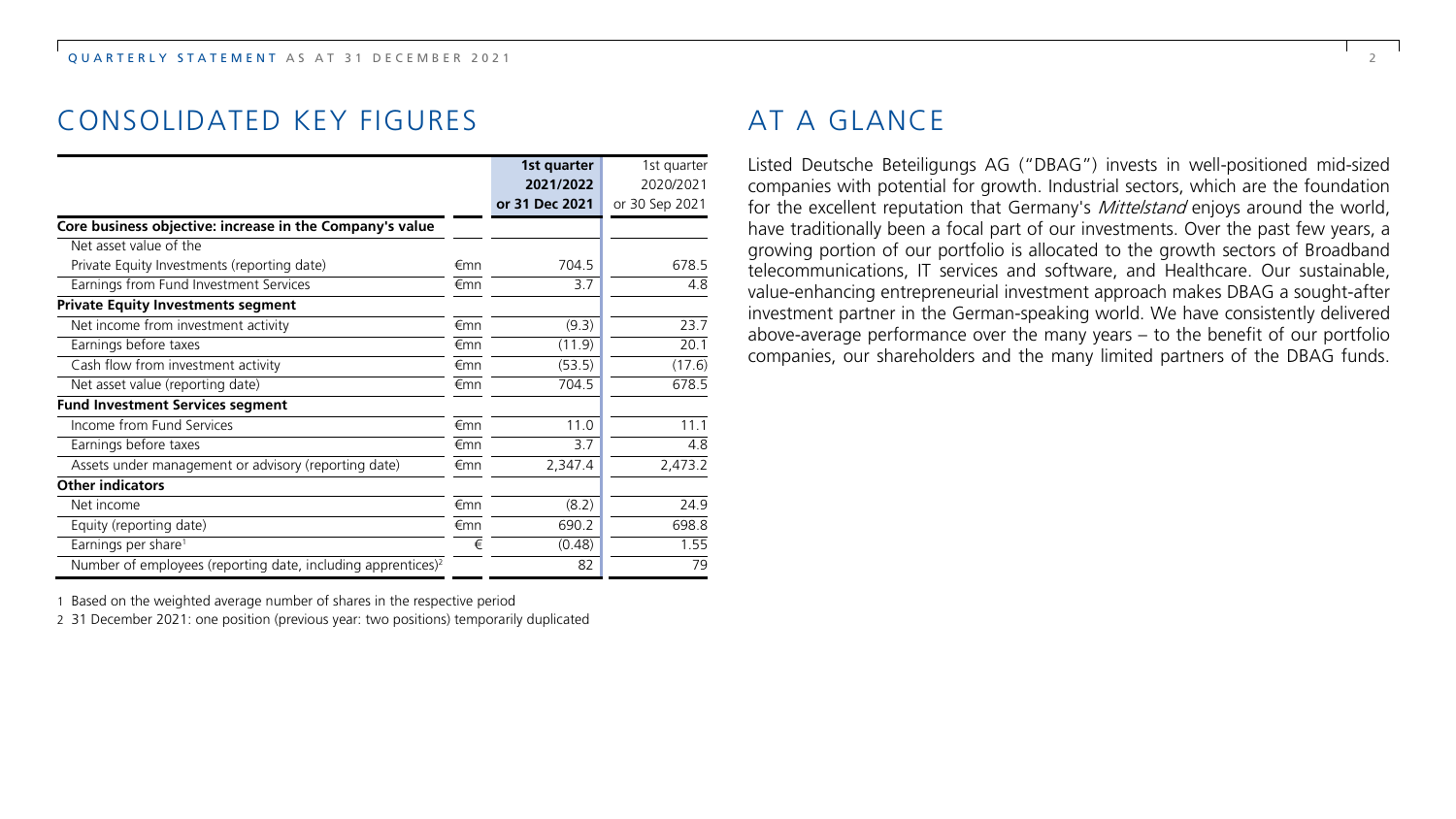## CONTENTS

| <b>HIGHLIGHTS</b>                                                                                              | 4                    | <b>REPORT ON MATERIAL EVENTS AFTER THE REPORTING DATE</b>                                                                                                                                                                 | 21                         |
|----------------------------------------------------------------------------------------------------------------|----------------------|---------------------------------------------------------------------------------------------------------------------------------------------------------------------------------------------------------------------------|----------------------------|
| LETTER TO OUR SHAREHOLDERS                                                                                     | 5                    | <b>OPPORTUNITIES AND RISKS</b>                                                                                                                                                                                            | 21                         |
| <b>REVIEW OF KEY EVENTS AND TRANSACTIONS</b>                                                                   | 6                    | <b>FORECAST</b>                                                                                                                                                                                                           | 21                         |
| <b>FINANCIAL PERFORMANCE</b>                                                                                   | 9                    | <b>OTHER DISCLOSURES</b>                                                                                                                                                                                                  | 21                         |
| <b>FINANCIAL POSITION - LIQUIDITY</b>                                                                          | 13                   | ANNEX TO THE QUARTERLY STATEMENT                                                                                                                                                                                          | 22                         |
| <b>FINANCIAL POSITION - ASSETS</b><br>Financial assets<br>Portfolio structure<br>Portfolio and portfolio value | 14<br>15<br>16<br>17 | Consolidated statement of comprehensive income<br>Consolidated statement of cash flows<br>Consolidated statement of financial position<br>Consolidated statement of changes in equity<br>Disclosures on segment reporting | 22<br>23<br>24<br>25<br>26 |
| <b>BUSINESS PERFORMANCE BY SEGMENT</b>                                                                         | 19                   | <b>OTHER INFORMATION</b>                                                                                                                                                                                                  | 28                         |
| Private Equity Investments segment<br>Fund Investment Services segment                                         | 19<br>20             | <b>FINANCIAL CALENDAR</b>                                                                                                                                                                                                 | 28                         |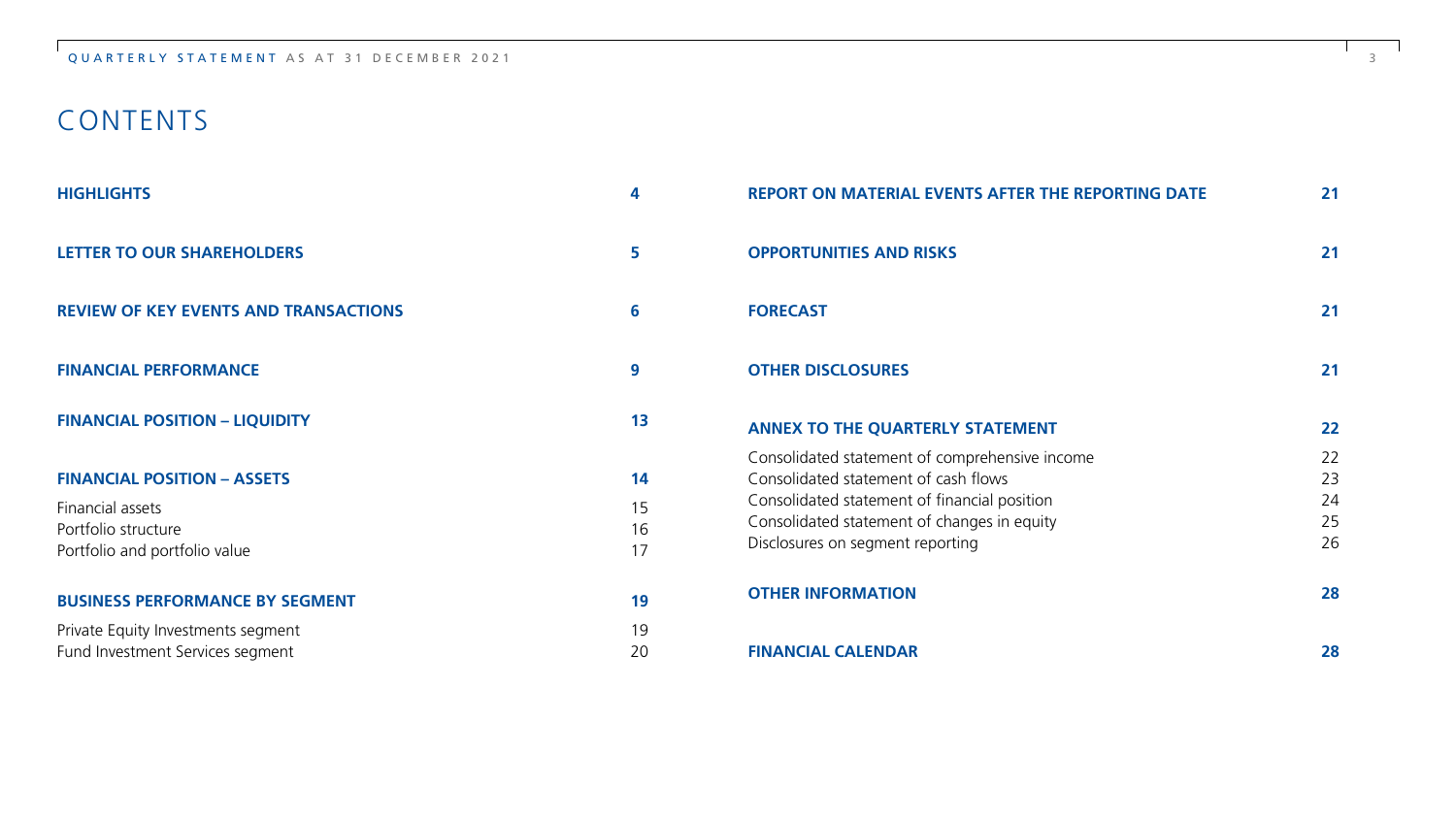QUARTERLY STATEMENT AS AT 31 DECEMBER 2021 4

## **HIGHLIGHTS**





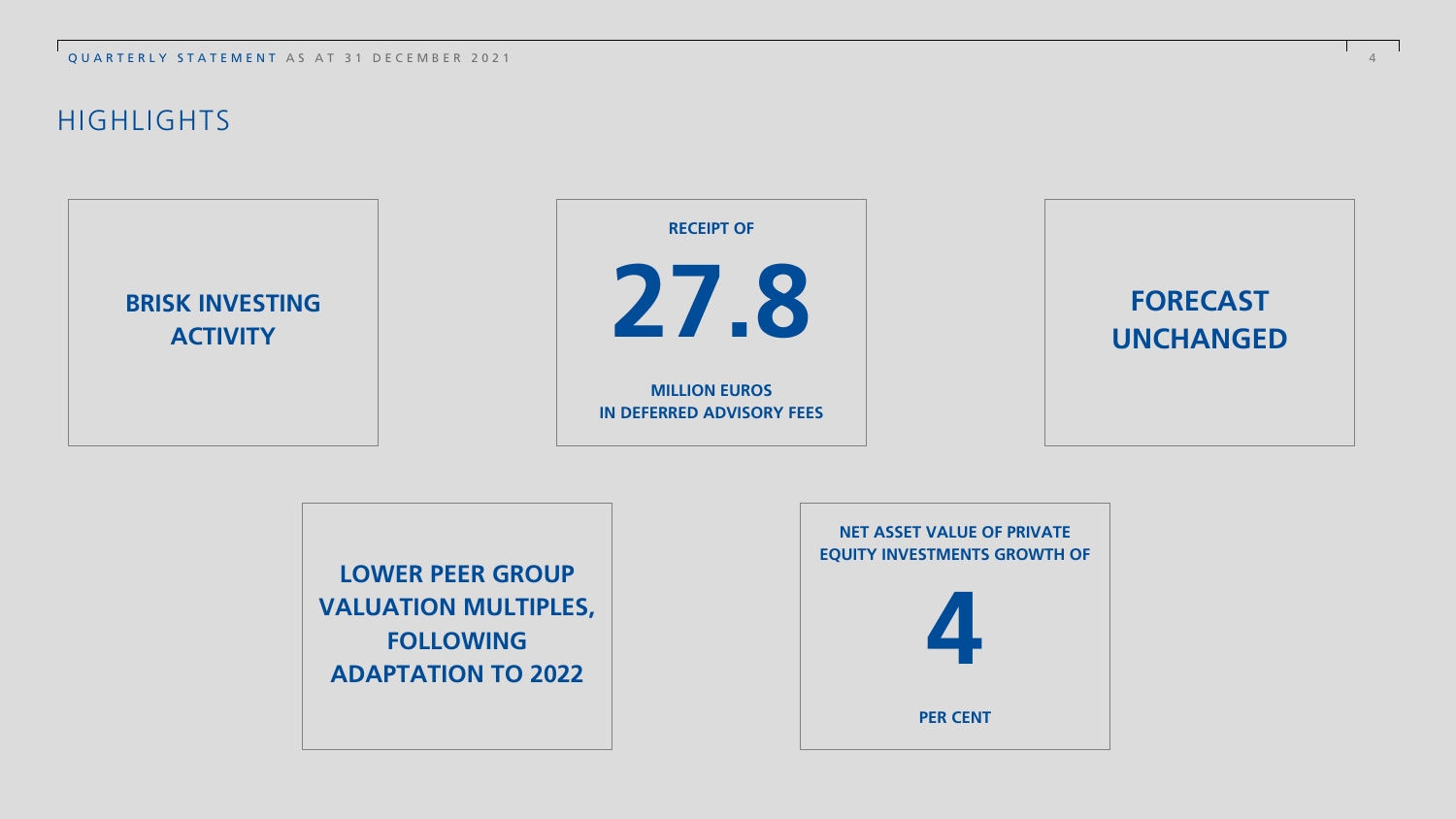## LETTER TO OUR SHAREHOLDERS

## Dear shareholders.

Today we can report that our portfolio companies pursued a large number of investments in the first quarter of the new financial year. Eleven add-on acquisitions were concluded, and three further transactions agreed upon, in the past three months. The DBAG investment team accompanied our portfolio companies along the way, with – in some cases – DBAG itself providing additional equity alongside the DBAG funds.

DBAG also completed the acquisition of two attractive new portfolio companies in the period under review; our expanded portfolio now includes Dantherm, based in Denmark, and Itelyum, based in Italy. We also agreed upon two further investments in the German *Mittelstand*: freiheit.com and in-tech will increase the share of highgrowth IT services and software companies in our investment portfolio.

We had a good start into the new 2021/2022 financial year, even though lower valuation multiples of peer group companies – which we use for the valuation of our portfolio companies – significantly burdened their valuation. As in any first quarter the valuation parameters were adapted to the new calendar year.

Substantial financial resources give us ample room to expand our investment portfolio going forward. In the first quarter of the 2021/2022 financial year we

REVIEW OF KEY EVENTS AND TRANSACTIONS

received advisory fees for DBAG Fund VII amounting to 27.8 million euros which had been deferred since July 2019. DBAG's financial resources thus stood at 94.7 million euros as at the quarterly reporting date. Overall, the net asset value of Private Equity Investments rose by four per cent in the first quarter.

The Fund Investment Services segment is developing as scheduled, generating the expected earnings contributions.

Our forecast thus remains unchanged from the status published in the 2020/2021 annual report. As always, this forecast is subject to the condition that there will be no significant deviation in the valuation levels on the capital markets at the end of the 2021/2022 financial year from those at the time the forecast was prepared.

The Board of Management

of Deutsche Beteiligungs AG

Torsten Grede Tom Alzin Jannick Hunecke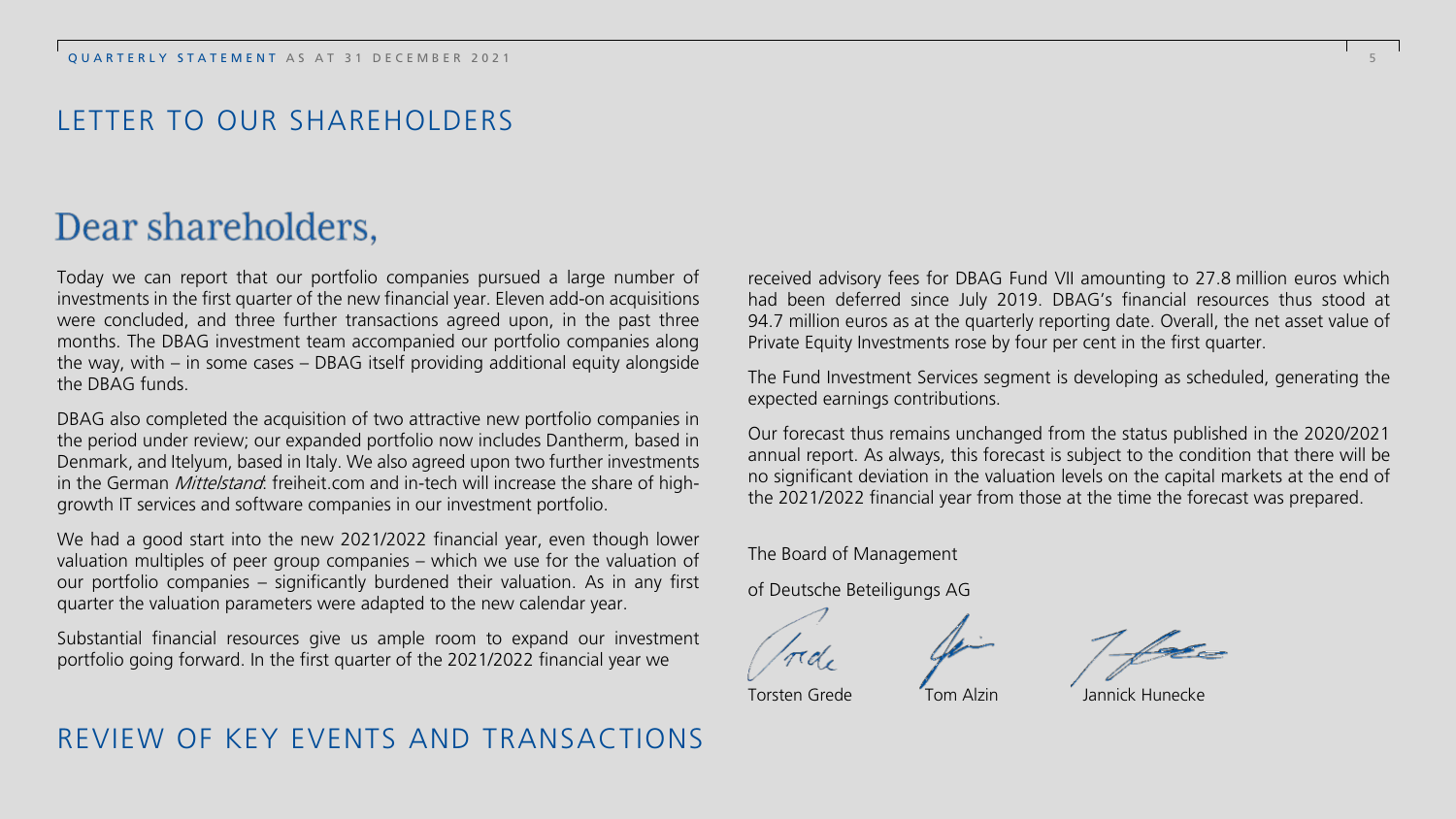Reporting on significant changes in co-investments alongside DBAG funds, and in Long-Term Investments for the first quarter of the 2021/2022 financial year. Unless expressly stated, DBAG contributed no additional capital to the transactions below.<sup>1</sup>

- ONE DISPOSAL COMPLETED (TELIO), FOUR ACQUISITIONS AGREED (FREIHEIT.COM, IN-TECH) OR COMPLETED (DANTHERM, ITELYUM)
- 14 ACQUISITIONS AGREED (THREE) OR COMPLETED (ELEVEN) AT PORTFOLIO COMPANY LEVEL

| Name, event, registered office                | Description of company activities                                                                                                                                         | Date of<br>agreement or<br>closing | Employees,<br>revenues<br>(€mn, rounded) | Equity<br>contribution from<br>DBAG (€mn.<br>rounded) |
|-----------------------------------------------|---------------------------------------------------------------------------------------------------------------------------------------------------------------------------|------------------------------------|------------------------------------------|-------------------------------------------------------|
| freiheit.com<br>Acquisition, Germany/Portugal | Individual software development, booming software engineering company<br>which has been developing extensive software platforms for digital<br>business models since 1999 | 11/2021 (agreement)                | 150, 30 (prelim.<br>figures 2021)        | 21                                                    |
| in-tech<br>Acquisition, Germany               | IT services; global provider for technological and organisational advisory<br>and engineering services                                                                    | 12/2021 (agreement)                | 1.450.110<br>(prelim. figures<br>2021)   | 15                                                    |
| Dantherm<br>Acquisition, Denmark              | Leading European player for heating, ventilation, air conditioning and air<br>purification technology products                                                            | 11/2021 (closing)                  | 600, 147 (2020)                          | 22                                                    |
| Fire<br>Acquisition of ABBS Group, Belgium    | Fire protection systems                                                                                                                                                   | 10/2021 (closing)                  | 250, 70 (2020)                           |                                                       |

1 In the case of a portfolio company carrying out an add-on acquisitions, the figures shown in the tables relate to the acquired companies

DBAG Fund VII

DBAG Fund VIII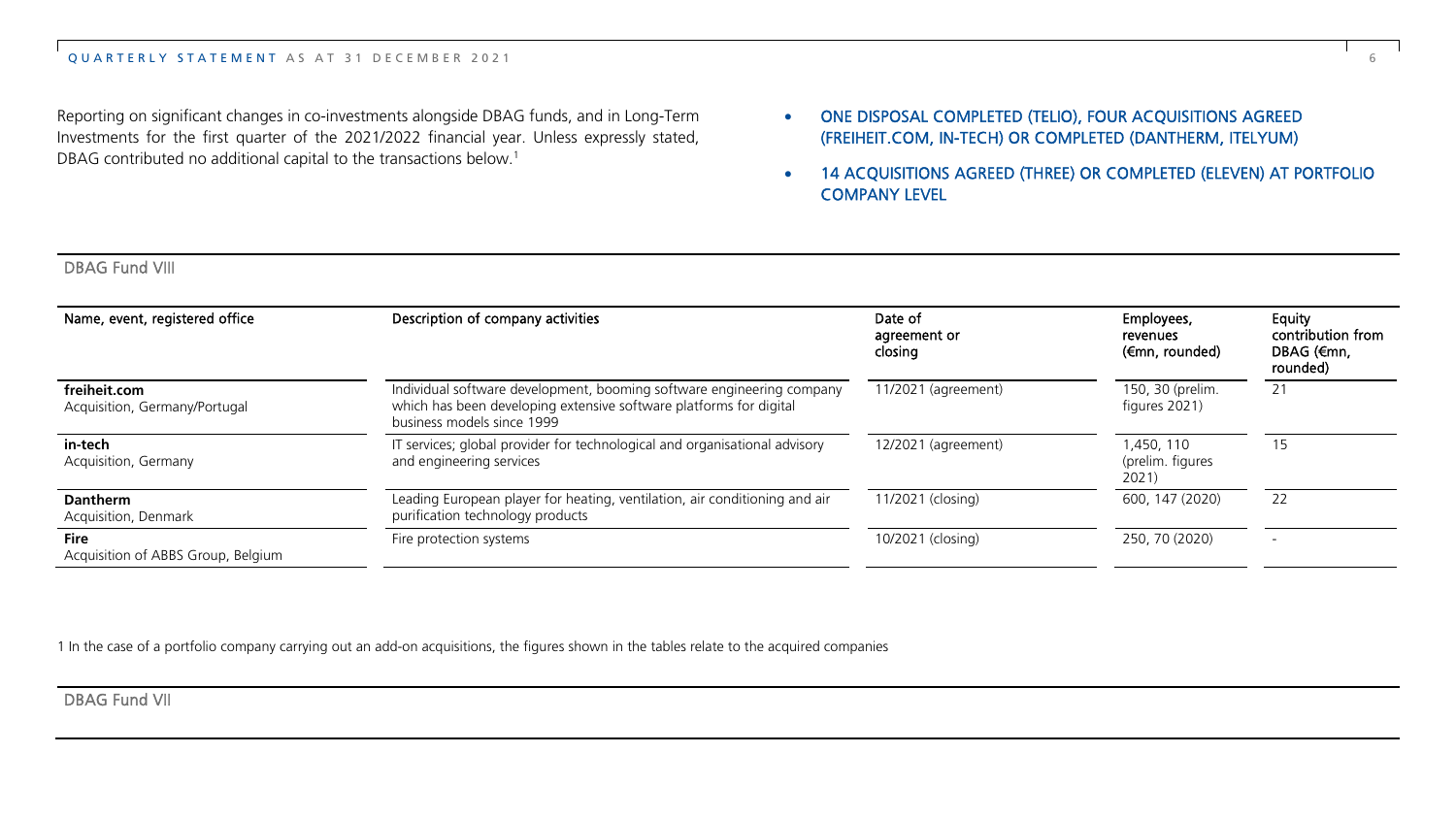| Name, event, registered office                                                           | Description of company activities                                                                                                                 | Date of<br>agreement or<br>closing                                      | Employees,<br>revenues<br>(€mn, rounded)     | Equity<br>contribution from<br>DBAG (€mn.<br>rounded) |
|------------------------------------------------------------------------------------------|---------------------------------------------------------------------------------------------------------------------------------------------------|-------------------------------------------------------------------------|----------------------------------------------|-------------------------------------------------------|
| Itelyum<br>Acquisition of a minority stake, Italy                                        | Recycling of complex industrial waste; leading European circular economy<br>player, technology and market leader in most of its areas of activity | 10/2021 (closing)                                                       | > 800, 353 (2020)                            | n/a                                                   |
| Cloudflight<br>Acquisitions:<br>Cognostics, Germany<br>Macio, Germany<br>Divante, Poland | End-to-end digitalisation                                                                                                                         | 10/2021 (closing: Cognostics,<br>Macio)<br>12/2021 (agreement: Divante) | Total: > 420, 34<br>(prelim. figures<br>2021 |                                                       |
| operasan<br>Acquisition of MVZ Herne, Germany                                            | Nephrology                                                                                                                                        | 11/2021 (agreement)                                                     | 48, 9 (prelim.<br>figures 2021)              |                                                       |
| Sero<br>Acquisition of Syncron EMS, USA                                                  | Development and manufacturing service provider for electronic<br>components                                                                       | 11/2021 (agreement)                                                     | 70, 12 (prelim.<br>figures 2021)             |                                                       |

#### DBAG Fund VI

| Name, event, registered office                                  | Description of company activities                                                                           | Date of<br>agreement or<br>closing | Employees,<br>revenues<br>(€mn, rounded) | Equity<br>contribution from<br>DBAG (€mn,<br>rounded) |
|-----------------------------------------------------------------|-------------------------------------------------------------------------------------------------------------|------------------------------------|------------------------------------------|-------------------------------------------------------|
| Telio<br>Partial disposal, Germany                              | Communications and media systems for correctional facilities                                                | 12/2021 (closing)                  | 227, 83 (2020)                           | -                                                     |
| <b>Silbitz</b><br>Acquisition of Torgelow iron foundry, Germany | Hand-mould and automated mould castings for iron- and steel-based<br>materials, with a focus on wind energy | 11/2021 (closing)                  | > 320, 6 (prelim.<br>figures 2021)       |                                                       |

DBAG ECF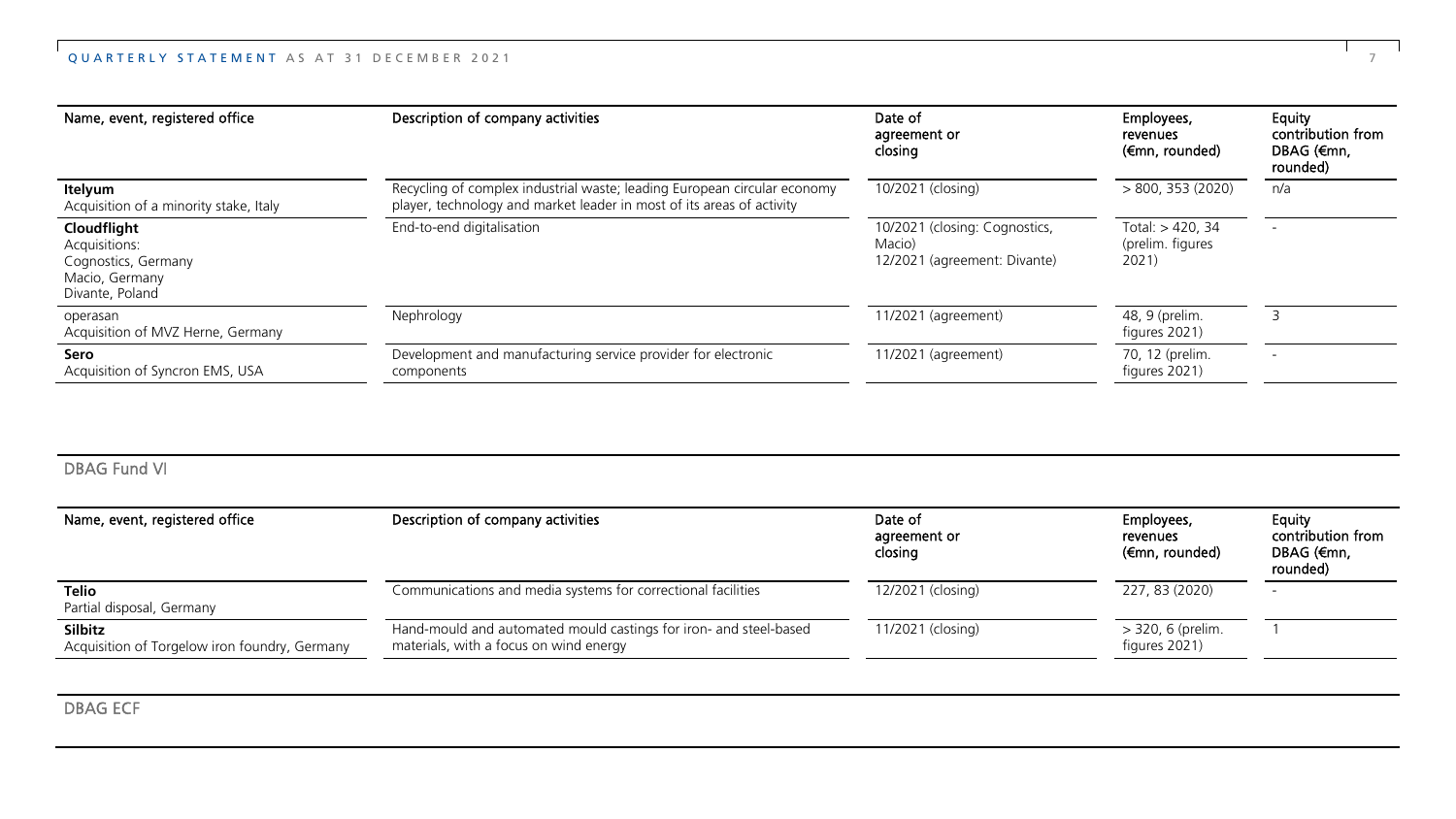| Name, event, registered office                                                                                                    | Description of company activities                                                                   | Date of agreement or<br>closing                                                                                                | Employees,<br>revenues<br>(€mn, rounded)        | Equity<br>contribution from<br>DBAG (€mn,<br>rounded) |
|-----------------------------------------------------------------------------------------------------------------------------------|-----------------------------------------------------------------------------------------------------|--------------------------------------------------------------------------------------------------------------------------------|-------------------------------------------------|-------------------------------------------------------|
| vitronet<br>Acquisitions:<br>Alexander Pitzen Tief- und Straßenbau, Germany<br>Horstmann Fernmeldebau, Germany<br>Diroba, Germany | Construction of fibre-optic networks                                                                | 11/2021 (closing: Alexander Pitzen<br>Tief- und Straßenbau)<br>12/2021 (closing: Horstmann<br>Fernmeldebau, agreement: Diroba) | > 110, 31 (prelim.<br>figures 2021)             |                                                       |
| netzkontor<br>Acquisitions:<br>MFB-Com, Germany<br>MMD, Germany                                                                   | Services for the telecommunications sector                                                          | 11/2021 (closing: MFB-Com)<br>12/2021 (closing: MMD)                                                                           | > 100, 15<br>(2020 and prelim.<br>figures 2021) |                                                       |
| <b>Solvares</b><br>Acquisitions:<br>FLS UK, UK<br>Opheo Solutions, Germany                                                        | Real-time scheduling and route optimisation software                                                | 11/2021 (closing: FLS UK)<br>12/2021 (closing: Opheo Solutions)                                                                | 60, 7<br>(2020 and prelim.<br>figures 2021)     |                                                       |
| von Poll Immobilien<br>Refinancing                                                                                                | Leading premium-segment real estate agent with 380 locations in<br>Germany, Austria and Switzerland | 12/2021 (closing)                                                                                                              | > 1,550,128<br>(2020)                           |                                                       |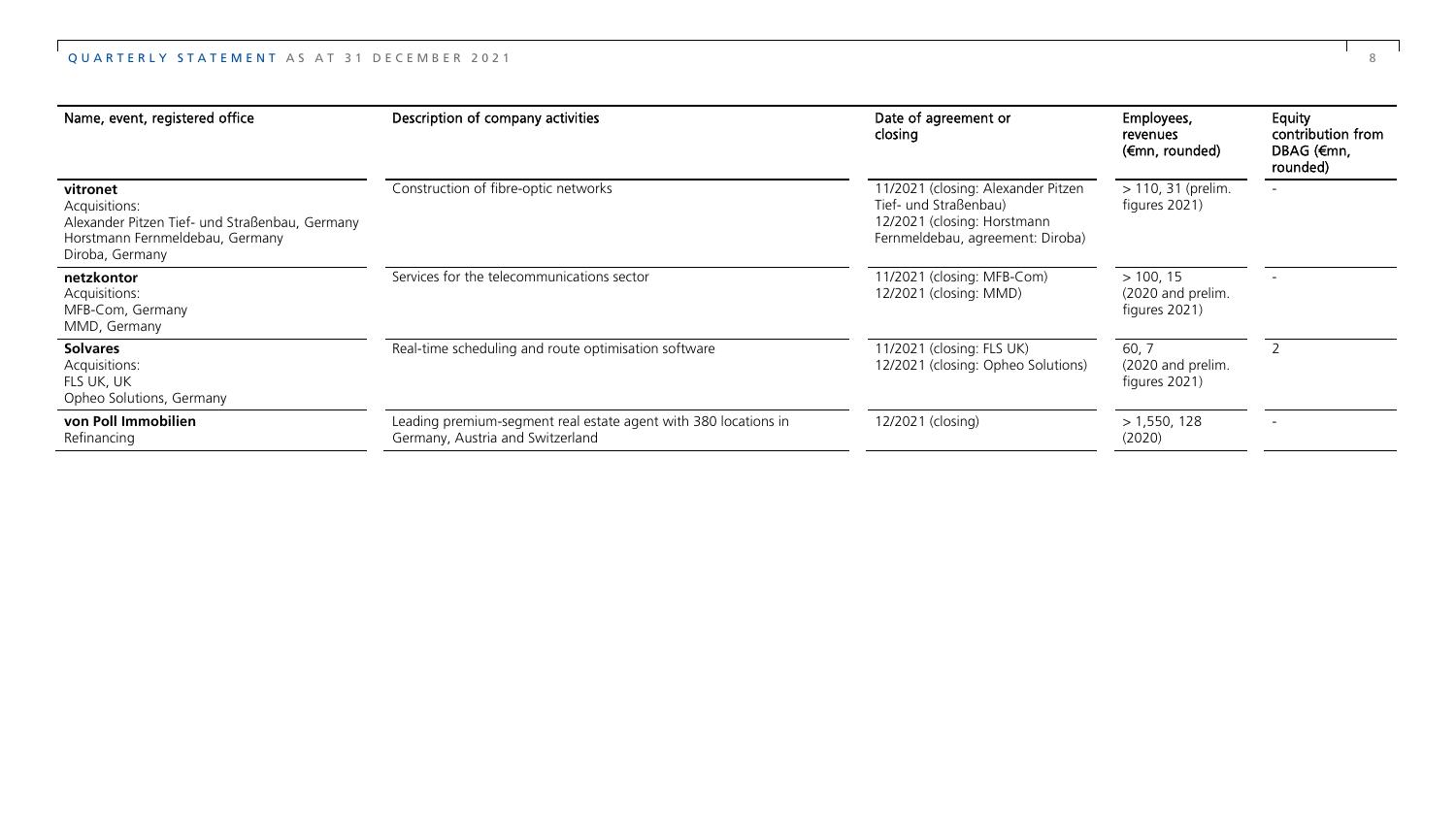## FINANCIAL PERFORMANCE

Reporting on the financial position and financial performance during the period from 1 October to 31 December 2021.

**CONDENSED CONSOLIDATED STATEMENT OF COMPREHENSIVE INCOME**

|                                                   | 1st quarter | 1st guarter |
|---------------------------------------------------|-------------|-------------|
| €'000                                             | 2021/2022   | 2020/2021   |
| Net income from investment activity               | (9,347)     | 23,744      |
| Income from Fund Services                         | 10,693      | 10,776      |
| Income from Fund Services and investment activity | 1,346       | 34,520      |
| Personnel expenses                                | (6, 546)    | (6, 849)    |
| Other operating income                            | 722         | 1,325       |
| Other operating expenses                          | (3,700)     | (4,033)     |
| Net interest income                               | (14)        | (70)        |
| Other income/expense items                        | (9,539)     | (9,627)     |
| <b>Earnings before taxes</b>                      | (8, 192)    | 24,893      |
| Income taxes                                      | 11          | (0)         |
| <b>Earnings after taxes</b>                       | (8, 181)    | 24,892      |
| Net income attributable to other shareholders     | (2)         | (3)         |
| Net income                                        | (8, 183)    | 24,890      |
| Other comprehensive income                        | (76)        | 230         |
| Total comprehensive income                        | (8, 260)    | 25,120      |

#### **NET INCOME FROM INVESTMENT ACTIVITY**

> Please refer to pages 10 to 12.

#### **INCOME FROM FUND SERVICES**

- $\rightarrow$  DBAG Fund VIII: 4.7 million euros, compared to 4.6 million euros in the previous year
- $\rightarrow$  DBAG Fund VII: 3.8 million euros, compared to 3.6 million euros in the previous year
- › As expected, income from DBAG Fund VI and DBAG ECF was down year-on-year.

#### **PERSONNEL EXPENSES**

 $\rightarrow$  Despite the number of employees rising by three, personnel expenses were lower year-on-year; expenses for fixed salaries increased, whilst provisions for performance-related employee remuneration were lower due to the comparatively weaker performance of portfolio companies – which in turn was a result of lower valuation multiples of listed peer group companies.

#### **OTHER OPERATING INCOME**

 $\rightarrow$  Decline in income from passing on consultancy expenses for transactions concluded by advised funds

#### **OTHER OPERATING EXPENSES**

- $\rightarrow$  Decline in consultancy expenses that can be passed through for transactions concluded by advised funds, but increase in other consultancy expenses
- $\rightarrow$  Increase in travel and hospitality expenses compared to the very low level in the pandemic-ridden previous year
- $\rightarrow$  Higher expenses incurred during the search for new employees and for continued professional development
- $\rightarrow$  Increased expenses mainly due to the change in fair value of securities held, higher deposit fees for bank deposits, and vehicle costs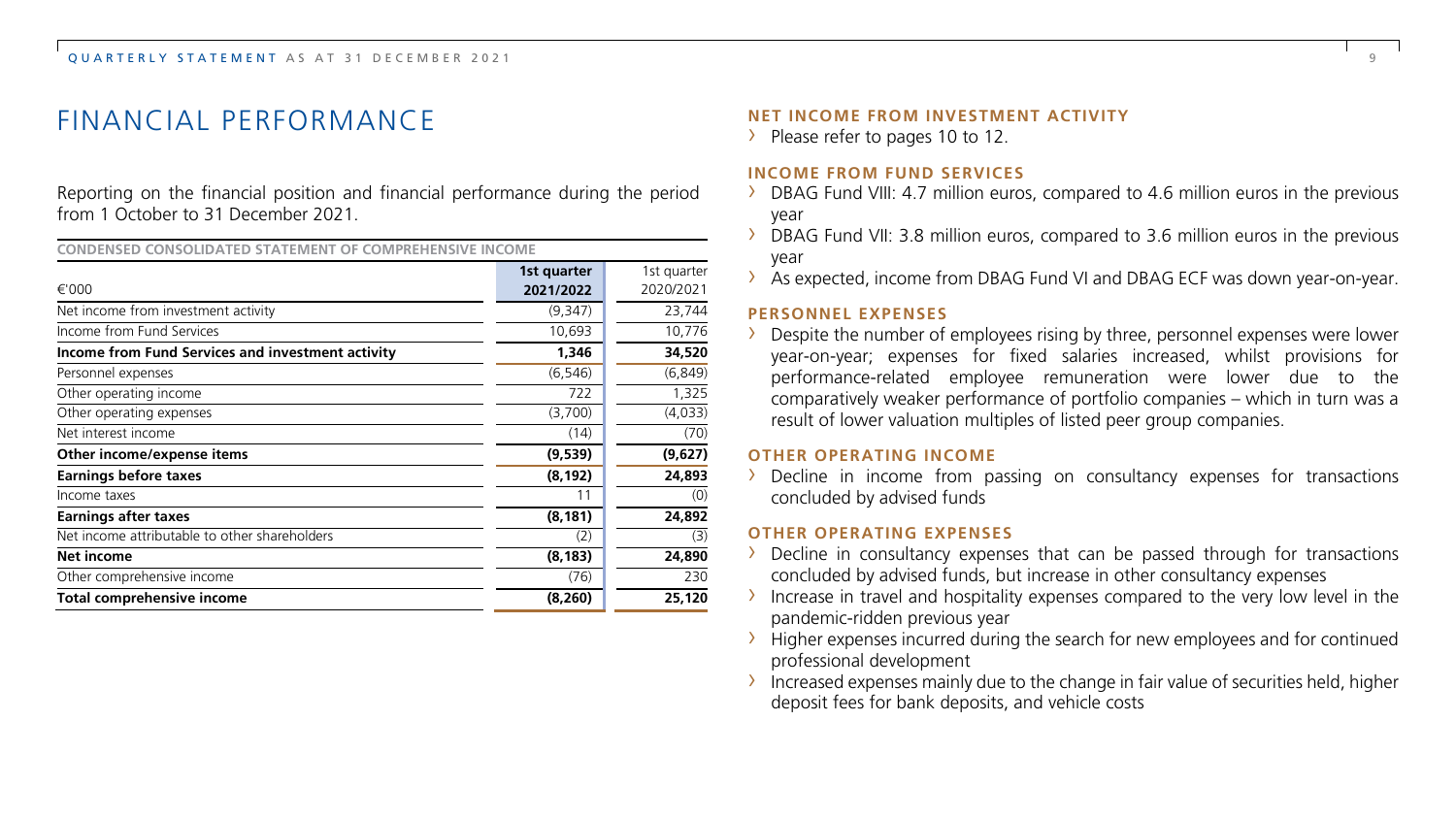#### **Net income from investment activity**

| NET INCOME FROM INVESTMENT ACTIVITY                                         |             |              |
|-----------------------------------------------------------------------------|-------------|--------------|
|                                                                             | 1st quarter | 1st quarter  |
| €'000                                                                       | 2021/2022   | 2020/2021    |
| Gross gains and losses on measurement and disposal portfolio                | (10, 870)   | 36,784       |
| Net income attributable to other shareholders of investment entity          |             |              |
| subsidiaries                                                                | 2,677       | (13,934)     |
| Net gains and losses on measurement and disposal portfolio                  | (8, 193)    | 22,850       |
| Current portfolio income                                                    | 2.416       | 3,725        |
| Net portfolio income                                                        | (5,777)     | 26,575       |
| Net gains and losses from other assets and liabilities of investment entity |             |              |
| subsidiaries                                                                | (3, 569)    | (2,831)      |
| Income from other financial assets                                          | (1)         | <sup>0</sup> |
| Net income from investment activity                                         | (9, 347)    | 23.744       |

#### **GROSS GAINS AND LOSSES ON MEASUREMENT AND DISPOSAL PORTFOLIO**

> Please refer to pages 11 to 12.

#### **NET INCOME ATTRIBUTABLE TO OTHER SHAREHOLDERS OF INVESTMENT ENTITY SUBSIDIARIES**

- › Mainly concerns imputed carried interest (cf. annual report 2020/2021, pages 47, 51 and 68, for information on carried interest)
- $\rightarrow$  Following a significant increase in the previous year, the corresponding deductible has decreased, in line with lower gross gains and losses on measurement and disposal.

#### **CURRENT PORTFOLIO INCOME**

› Mainly relates to interest payments on shareholder loans

#### **NET GAINS AND LOSSES FROM OTHER ASSETS AND LIABILITIES OF INVESTMENT ENTITY SUBSIDIARIES**

› The item mainly includes remuneration for the manager of DBAG Fund VI, DBAG Fund VII and DBAG Fund VIII, based on the capital invested/committed by DBAG.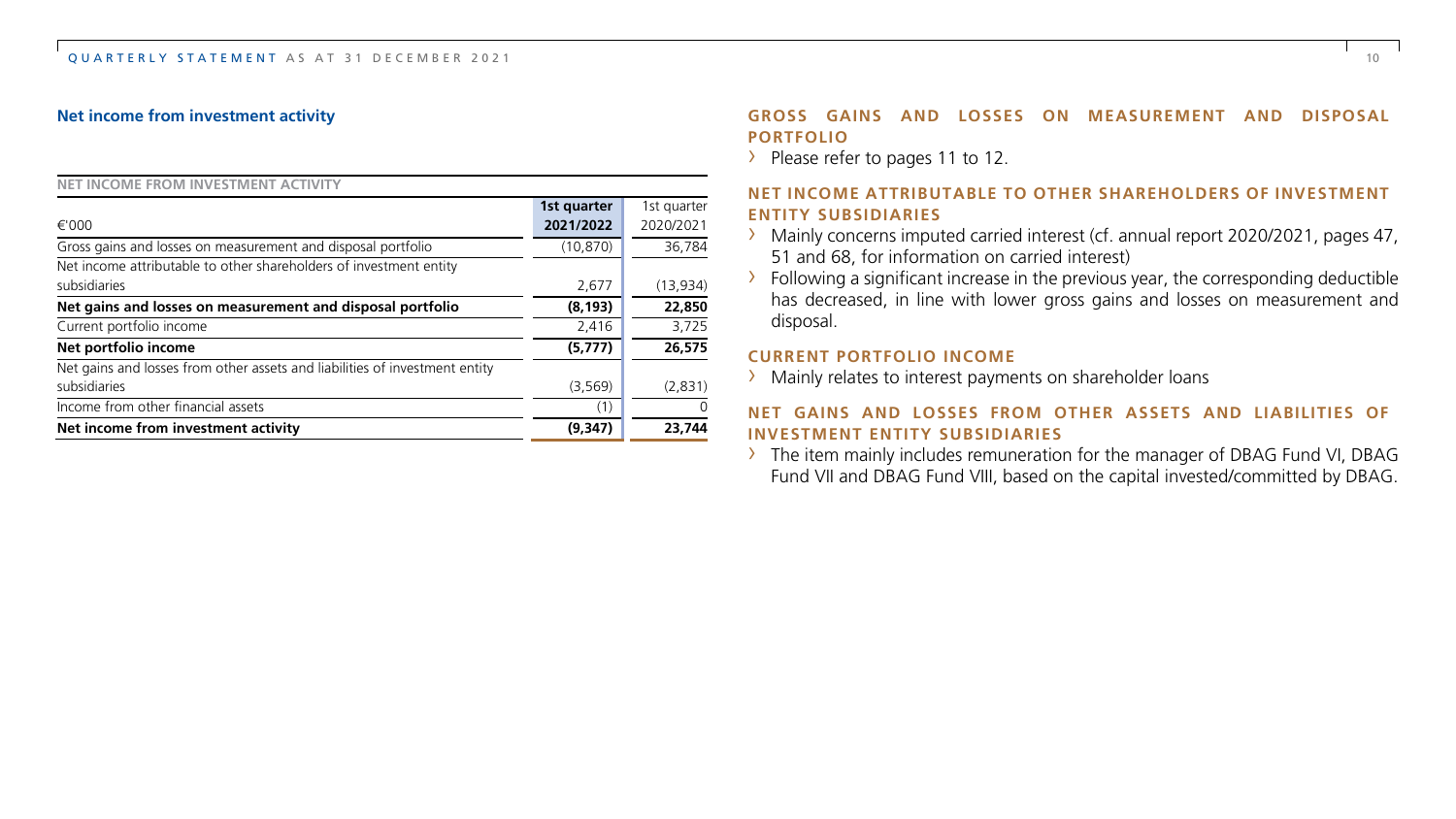#### **Gross gains and losses on measurement and disposal portfolio**

**GROSS GAINS AND LOSSES ON MEASUREMENT AND DISPOSAL PORTFOLIO BY SOURCES: SOURCE ANALYSIS 1**

|                                                   | 1st quarter | 1st quarter |
|---------------------------------------------------|-------------|-------------|
| €'000                                             | 2021/2022   | 2020/2021   |
| Fair value of unlisted investments                |             |             |
| Change in earnings                                | 18,469      | 54,899      |
| Change in debt                                    | 20,612      | 5.845       |
| Change in multiples                               | (66, 459)   | (28, 758)   |
| Change in exchange rates                          | 2,714       | (63)        |
| $Change - other$                                  | (308)       | 3,670       |
| Other                                             | 169         | 373         |
| Net gains and losses on measurement               | (24, 803)   | 35,967      |
| Unrealised disposal gains on imminent sales basis | 0           | (60)        |
| Net gains and losses on disposal                  | 13,932      | 878         |
|                                                   | (10, 870)   | 36.784      |

#### **FAIR VALUE OF UNLISTED INVESTMENTS**

- › Net measurement gains and losses from 34 active investments, of which three have been partially disposed of (blikk, Pfaudler and Telio), from an investment in an externally-managed foreign private equity fund of minor significance and from other investments (investments made to settle representations and warranties on previous disposals which are no longer expected to deliver any appreciable value contributions)
- Valuation method: 27 investments measured using the multiples method, three based on exit multiples, four measured at acquisition cost
- Positive operating performance (net positive difference between changes in earnings and debt)
	- Change in earnings: largely driven by considering the budgets of the portfolio companies for 2022
	- Change in debt: reductions seen at many portfolio companies offset by debt financing of add-on acquisitions, especially at Cloudflight, and a refinancing of von Poll Immobilien
- $\rightarrow$  Change in multiples: valuations adapted to the portfolio company budgets for 2022; uncertainty haircuts applied in some instances; overall higher earnings expectations of peer group companies in combination with stable share prices (net) as at the reporting date compared to the share prices as at 30 September 2021 lead to, in part, significantly lower multiples.

#### **NET GAINS AND LOSSES ON DISPOSAL**

› Partial disposal of Telio and refinancing of von Poll Immobilien concluded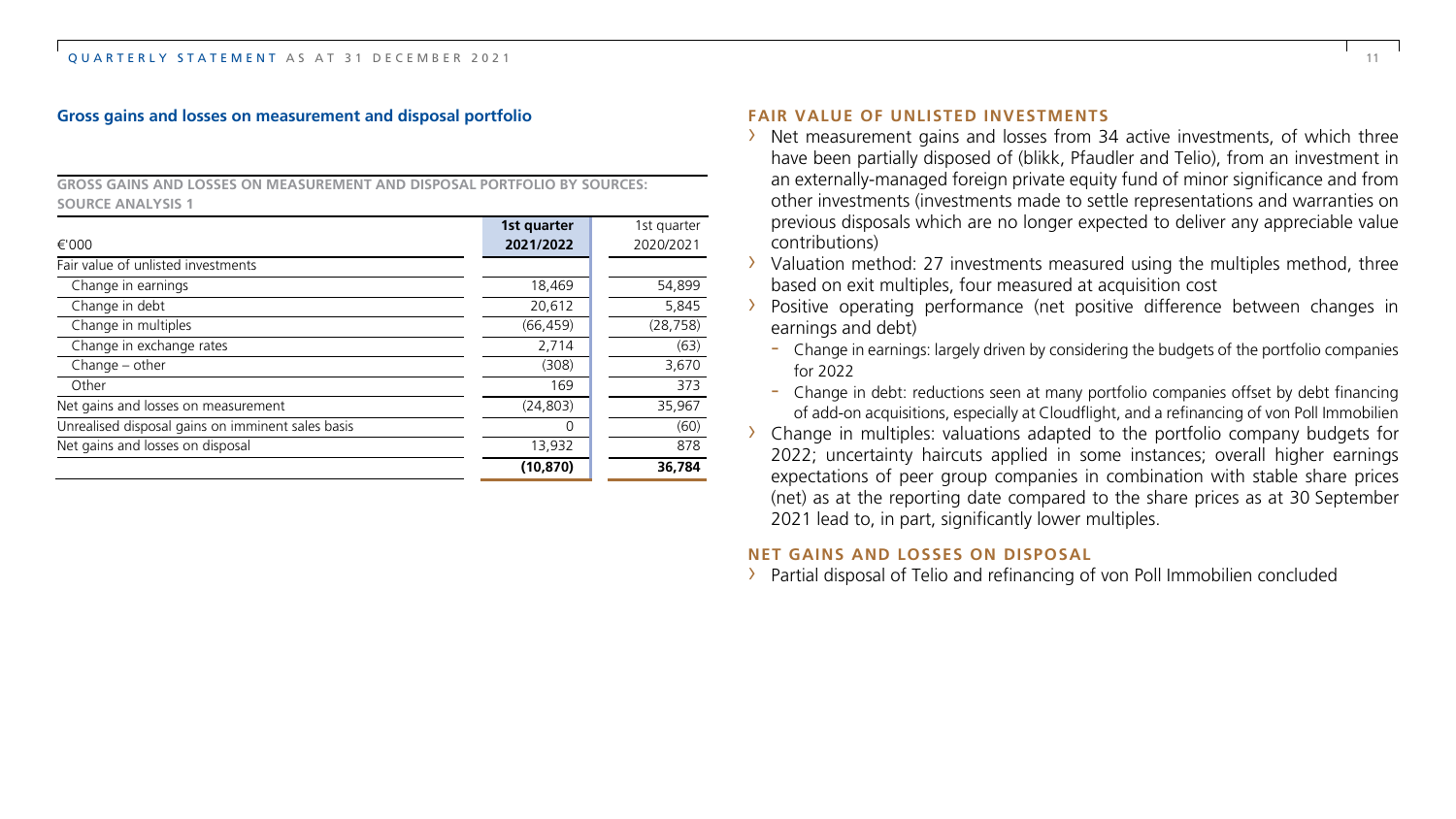#### QUARTERLY STATEMENT AS AT 31 DECEMBER 2021 12

**GROSS GAINS AND LOSSES ON MEASUREMENT AND DISPOSAL PORTFOLIO BY SOURCES: SOURCE ANALYSIS 2**

|                    | 1st quarter | 1st quarter |
|--------------------|-------------|-------------|
| €'000              | 2021/2022   | 2020/2021   |
| Positive movements | 14.554      | 49.449      |
| Negative movements | (25.424)    | (12, 664)   |
|                    | (10, 870)   | 36,784      |

| GROSS GAINS AND LOSSES ON MEASUREMENT AND DISPOSAL PORTFOLIO BY SOURCES: |  |  |  |  |
|--------------------------------------------------------------------------|--|--|--|--|
| SOURCE ANALYSIS 3                                                        |  |  |  |  |

|                                                   | (10, 870)   | 36,784      |
|---------------------------------------------------|-------------|-------------|
| Net gains and losses on disposal                  | 13,932      | 878         |
| Unrealised disposal gains on imminent sales basis |             | (60)        |
| Net measurement gains and losses                  | (24.803)    | 35,967      |
| €'000                                             | 2021/2022   | 2020/2021   |
|                                                   | 1st quarter | 1st quarter |

#### **POSITIVE MOVEMENTS**

 $\rightarrow$  15 companies and the remaining externally-managed foreign buyout fund (previous year: 15)

#### **NEGATIVE MOVEMENTS**

 $\rightarrow$  14 companies (previous year: 12 and the remaining externally-managed foreign buyout fund)

#### **NO CHANGE**

 $\rightarrow$  Four investments (previous year: five) are measured at their original transaction price due to a holding period of less than one year; these investments account for ten per cent of the portfolio value. As in the previous year, there was no change in value for one company measured at fair value.

#### **NET MEASUREMENT GAINS AND LOSSES**

› Net measurement gains and losses reflect the adapted valuation multiples of peer group companies and the adjustment of portfolio company budgets (from 2021 to 2022) typical for the first quarter of a new financial year (cf. source analysis 1).

#### **NET GAINS AND LOSSES ON DISPOSAL**

> Please refer to source analysis 1.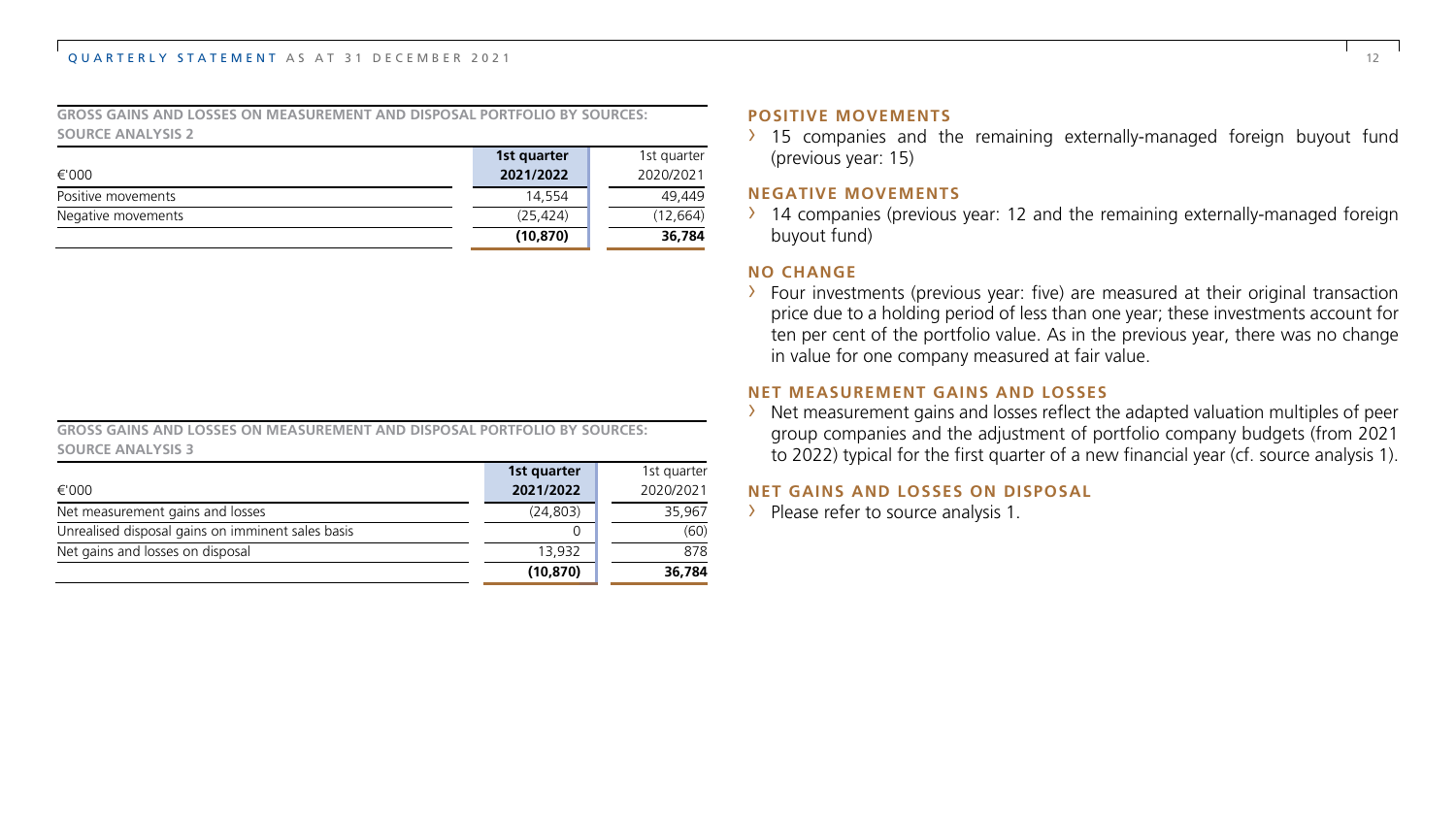## FINANCIAL POSITION – LIQUIDITY

| <b>CONDENSED CONSOLIDATED STATEMENT OF CASH FLOWS</b>                   |             |             |
|-------------------------------------------------------------------------|-------------|-------------|
| INFLOWS (+)/OUTFLOWS (-)                                                |             |             |
|                                                                         | 1st quarter | 1st quarter |
| €'000                                                                   | 2021/2022   | 2020/2021   |
| Net income                                                              | (8, 183)    | 24,890      |
| Measurement gains (-)/losses (+) and gains (-)/losses (+)on disposal of |             |             |
| financial assets                                                        | 9,347       | (23, 570)   |
| Other non-cash expenses/income as well as increases/decreases in        |             |             |
| other assets or liabilities                                             | 34,969      | (9,292)     |
| Cash flow from operating activities                                     | 36,133      | (7, 972)    |
| Proceeds from disposals of financial assets                             | 19,551      | 11,590      |
| Payments for investments in financial assets                            | (16, 130)   | (1, 552)    |
| Payments for investments in other financial instruments                 | (56,951)    | (27, 601)   |
| Cash flow from investment activity                                      | (53, 529)   | (17, 562)   |
| Other cash inflows and outflows                                         | (106)       | (40)        |
| Cash flow from investing activities                                     | (53, 635)   | (17, 603)   |
| Proceeds from capital increases                                         | (280)       |             |
| Payments for lease liabilities                                          | (249)       | (255)       |
| Proceeds from drawdowns of credit lines                                 | $\Omega$    | 23,800      |
| Cash flow from financing activities                                     | (529)       | 23,545      |
| Net change in cash and cash equivalents                                 | (18,031)    | (2,030)     |
| Cash and cash equivalents at start of reporting period                  | 37,737      | 18,367      |
| Cash and cash equivalents at end of reporting period                    | 19,706      | 16,338      |

#### **CASH FLOW FROM OPERATING ACTIVITIES**

- $\rightarrow$  Influenced by payment of variable remuneration amounting to 7.6 million euros for the 2020/2021 past financial year, as usual during a first quarter
- › In addition, dominated by the receipt of advisory fees for DBAG Fund VII (deferred since July 2019) in the amount of 27.8 million euros
- › General fluctuations related to call dates for advisory fees

#### **CASH FLOW FROM INVESTING ACTIVITIES**

- $\rightarrow$  No change in securities, therefore entirely shaped by cash flow from investment activity and the related volatility, which is typical for the Company's business
- › Proceeds mainly recognised from the partial sale of Telio
- › Cash outflows mainly related to supporting acquisitions of DBAG Fund VI and DBAG Fund VII portfolio companies
- › Other financial instruments: short-term loans to investment entity subsidiaries for interim financing of capital calls; in the reporting period, mainly drawn by DBAG Fund VIII to support acquisitions and to invest in new portfolio companies

#### **FINANCIAL RESOURCES**

› Solely cash and cash equivalents; additional DBAG financial resources comprise shares in money market funds of 74.9 million euros held as long-term securities; investment entity subsidiaries also hold cash and cash equivalents amounting to 35.4 million euros.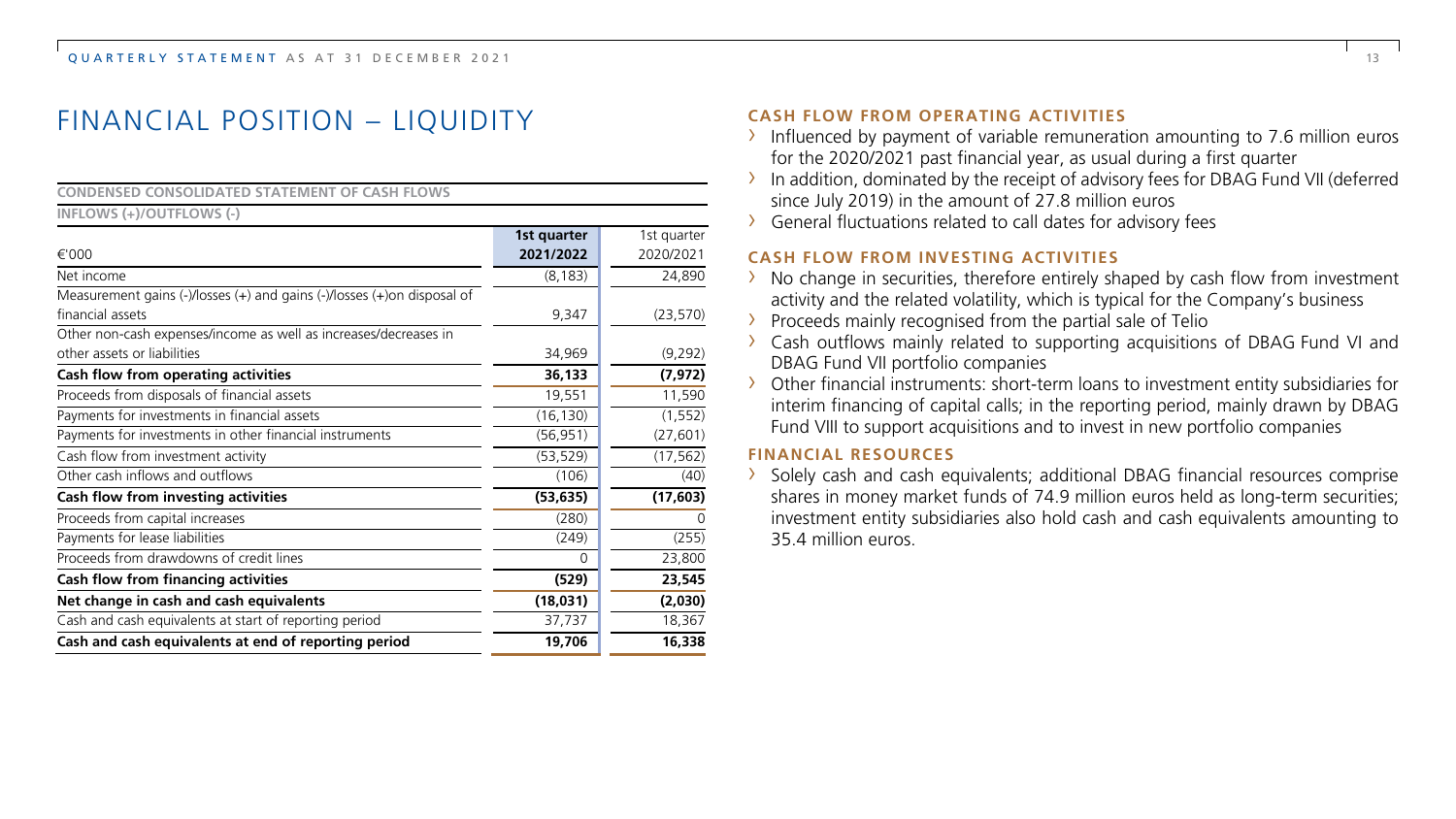## FINANCIAL POSITION – ASSETS

#### **CONDENSED CONSOLIDATED STATEMENT OF FINANCIAL POSITION**

| €'000                               | 31 Dec 2021 | 30 Sep 2021 |
|-------------------------------------|-------------|-------------|
| Financial assets                    | 532,571     | 545,339     |
| Long-term securities                | 74,946      | 75,059      |
| Other non-current assets            | 5,370       | 5,306       |
| Deferred tax assets                 | 3,270       | 3,170       |
| <b>Non-current assets</b>           | 616,156     | 628,874     |
| Other financial instruments         | 77,282      | 20,332      |
| Receivables and other assets        | 10,273      | 45,962      |
| Cash and cash equivalents           | 19,706      | 37,737      |
| Other current assets                | 1,432       | 2,049       |
| <b>Current assets</b>               | 108,693     | 106,079     |
| <b>Total assets</b>                 | 724,849     | 734,953     |
| Equity                              | 690,222     | 698,762     |
| Non-current liabilities             | 18,219      | 18,409      |
| Current liabilities                 | 16,407      | 17,782      |
| <b>Total equity and liabilities</b> | 724.849     | 734,953     |

#### **NON-CURRENT ASSETS**

- $\rightarrow$  Slightly lower, mainly as a result of the partial disposal of Telio and the refinancing of von Poll Immobilien
- › Please refer to pages 15 to 18 for information on financial assets.
- › Share of non-current assets in total assets nearly unchanged, at 85.0 per cent (30 September 2021: 85.6 per cent)

#### **CURRENT ASSETS**

› Other financial instruments increased significantly, whilst cash and cash equivalents are lower; receivables are lower when compared to 30 September 2021, following the receipt of previously deferred advisory fees (cf. financial position – liquidity).

#### **EQUITY**

- › Equity ratio remains high, at 95.2 per cent (30 September 2021: 95.1 per cent)
- › Covers non-current assets in full, and current assets at 68.1 per cent (30 September 2021: 65.9 per cent)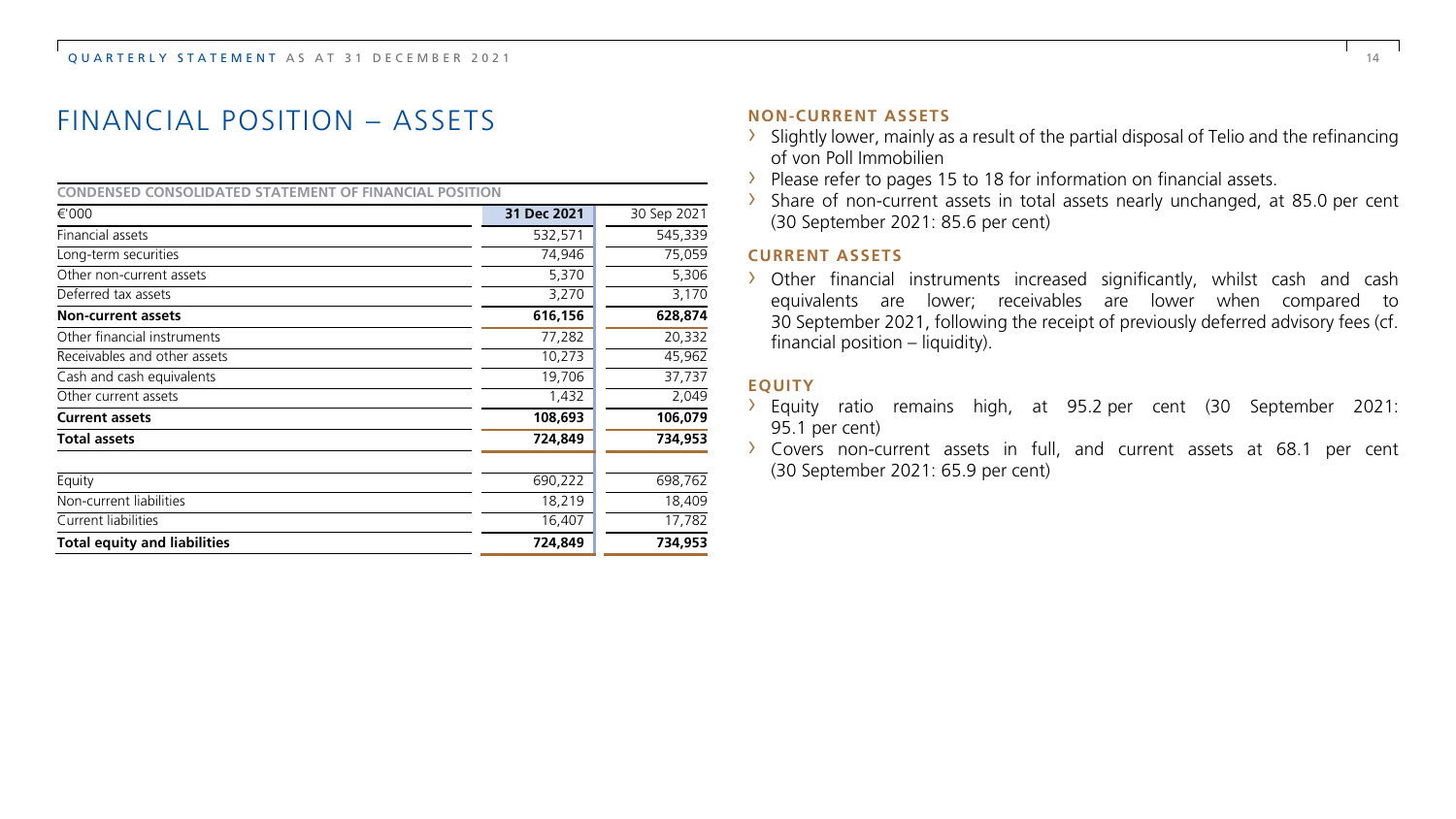#### OUARTERLY STATEMENT AS AT 31 DECEMBER 2021 15 and the contract of the contract of the contract of the contract of the contract of the contract of the contract of the contract of the contract of the contract of the contract

#### **Financial assets**

| <b>Financial assets</b>                                           | 532,571     | 545,339     |
|-------------------------------------------------------------------|-------------|-------------|
| Other financial assets                                            | 106         | 107         |
| subsidiaries                                                      | 18,113      | 28,675      |
| Other assets and liabilities of unconsolidated investment entity  |             |             |
| net                                                               | 514,351     | 516,557     |
| Interests of other shareholders in investment entity subsidiaries | (50, 540)   | (53, 318)   |
| gross                                                             | 564,891     | 569,875     |
| Portfolio value                                                   |             |             |
| $\epsilon$ '000                                                   | 31 Dec 2021 | 30 Sep 2021 |
| <b>FINANCIAL ASSETS</b>                                           |             |             |

#### **GROSS PORTFOLIO VALUE**

> Please refer to pages 16 to 18.

#### **INTERESTS HELD BY OTHER SHAREHOLDERS**

> Mainly relates to carried interest

#### **OTHER ASSETS AND LIABILITIES OF INVESTMENT ENTITY SUBSIDIARIES**

- › Sum of the investment entity subsidiaries' various line items
- › Whilst the investment entity subsidiaries have significantly higher financial resources, alongside other financial assets and other assets as at 31 December 2021, their liabilities are also materially higher as a result of the short-term loans granted by DBAG for interim financing of capital calls.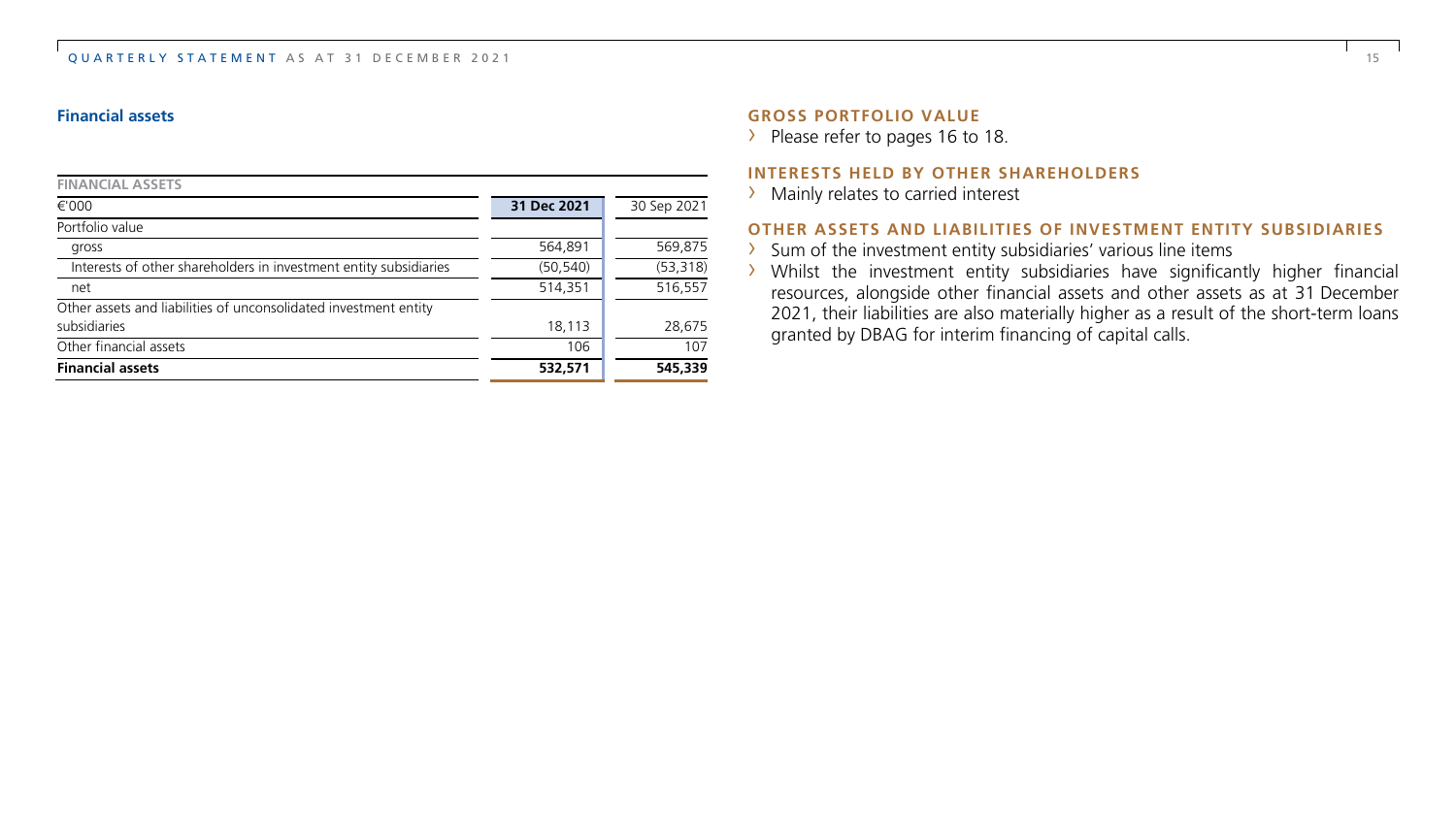#### **Portfolio structure**

| PORTFOLIO STRUCTURE (15 LARGEST INVESTMENTS IN TERMS OF PORTFOLIO VALUE ON 31 DECEMBER 2021) |      |                          |                       |                                    |                              |
|----------------------------------------------------------------------------------------------|------|--------------------------|-----------------------|------------------------------------|------------------------------|
| Company                                                                                      | Cost | <b>Equity share DBAG</b> | Investment type       | Sector                             | Group share of the portfolio |
|                                                                                              | €mn  | %                        |                       |                                    | %                            |
| Cartonplast                                                                                  | 25.3 | 16.4                     | <b>MBO</b>            | Industrial services                |                              |
| Cloudflight                                                                                  | 10.3 | 17.3                     | <b>MBO</b>            | IT services and software           |                              |
| Pfaudler                                                                                     | 1.2  | 17.6                     | <b>MBO</b>            | Industry and industrial technology |                              |
| vitronet                                                                                     | 14.7 | 41.6                     | <b>MBO</b>            | Broadband/telecommunications       |                              |
| von Poll Immobilien                                                                          | 3.9  | 30.1                     | <b>MBO</b>            | Other                              | 43.7                         |
| Dantherm                                                                                     | 22.4 | 13.3                     | <b>MBO</b>            | Industry and industrial technology |                              |
| duagon                                                                                       | 24.6 | 21.4                     | <b>MBO</b>            | Industry and industrial technology |                              |
| Oechsler                                                                                     | 11.2 | 8.4                      | Growth                | Industry and industrial technology |                              |
| PM Flex                                                                                      | 11.2 | 12.5                     | <b>MBO</b>            | Industry and industrial technology |                              |
| Solvares                                                                                     | 16.4 | 17.8                     | <b>MBO</b>            | IT services and software           | 18.5                         |
| <b>blikk</b>                                                                                 | 16.3 | 2.3                      | <b>MBO</b>            | Healthcare                         |                              |
| congatec                                                                                     | 22.9 | 21.2                     | <b>MBO</b>            | Industry and industrial technology |                              |
| Itelyum                                                                                      | 16.7 | 5.0                      | Growth                | Industrial services                |                              |
| netzkontor                                                                                   | 1.2  | 32.9                     | <b>MBO</b>            | Broadband/telecommunications       |                              |
| $R + S$                                                                                      | 16.0 | 75.1                     | Long-Term Investments | Industrial services                | 14.8                         |

As at 31 December 2021, the 15 largest investments accounted for 77 per cent of the portfolio value (30 September 2021: 82 per cent). In the table above these companies are sorted by their portfolio value, split into three groups of five companies each and listed alphabetically within their group. First group: the five companies with the highest portfolio value; second group: the five companies with the sixth- to tenth-largest portfolio value; third group: the eleventh- to fifteenth-largest companies (also by portfolio value).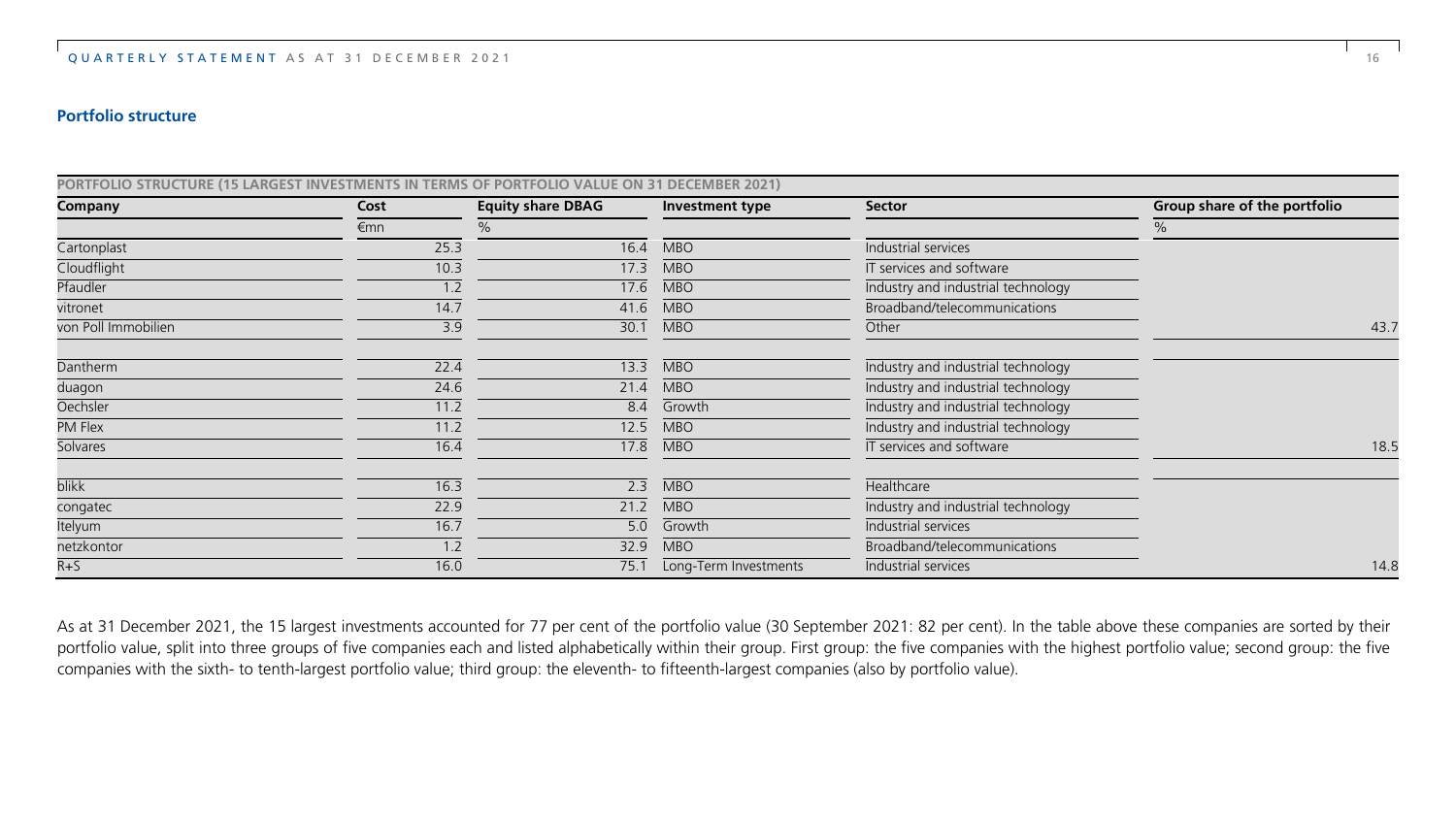#### QUARTERLY STATEMENT AS AT 31 DECEMBER 2021 17



#### **Portfolio and portfolio value PORTFOLIO VALUE AS AT 31 DECEMBER 2021**

- › 34 equity investments valued at 559.4 million euros (30 September 2021: 564.5 million euros)
- › "Other" investments comprise the investment in an externally managed foreign private equity fund as well as entities through which (predominantly) representations and warranties from previous disposals are settled, with a value of 5.5 million euros (30 September 2021: 5.4 million euros).
- › Portfolio value is equivalent to 1.3 times the original acquisition cost (30 September 2021: 1.4 times); business models linked to manufacturing businesses and related service providers continue to be valued slightly below acquisition cost, at 0.9 times (30 September 2021: 0.9 times), whilst business models in growth sectors are valued at 2.6 times acquisition cost (30 September 2021: 2.8 times)
- Share of portfolio companies with leverage of 3.0 or more increased to 79 per cent (30 September 2021: 64 per cent), mainly due to the changed portfolio composition and loan financings used by the portfolio companies for many of their acquisitions

#### **CHANGE IN PORTFOLIO VALUE**

- Additions: mainly the investments in Dantherm and Itelvum
- Disposals: partial disposal of Telio and refinancing of von Poll Immobilien
- $\rightarrow$  The change in value was largely attributable to lower valuation multiples (cf. source analysis 1).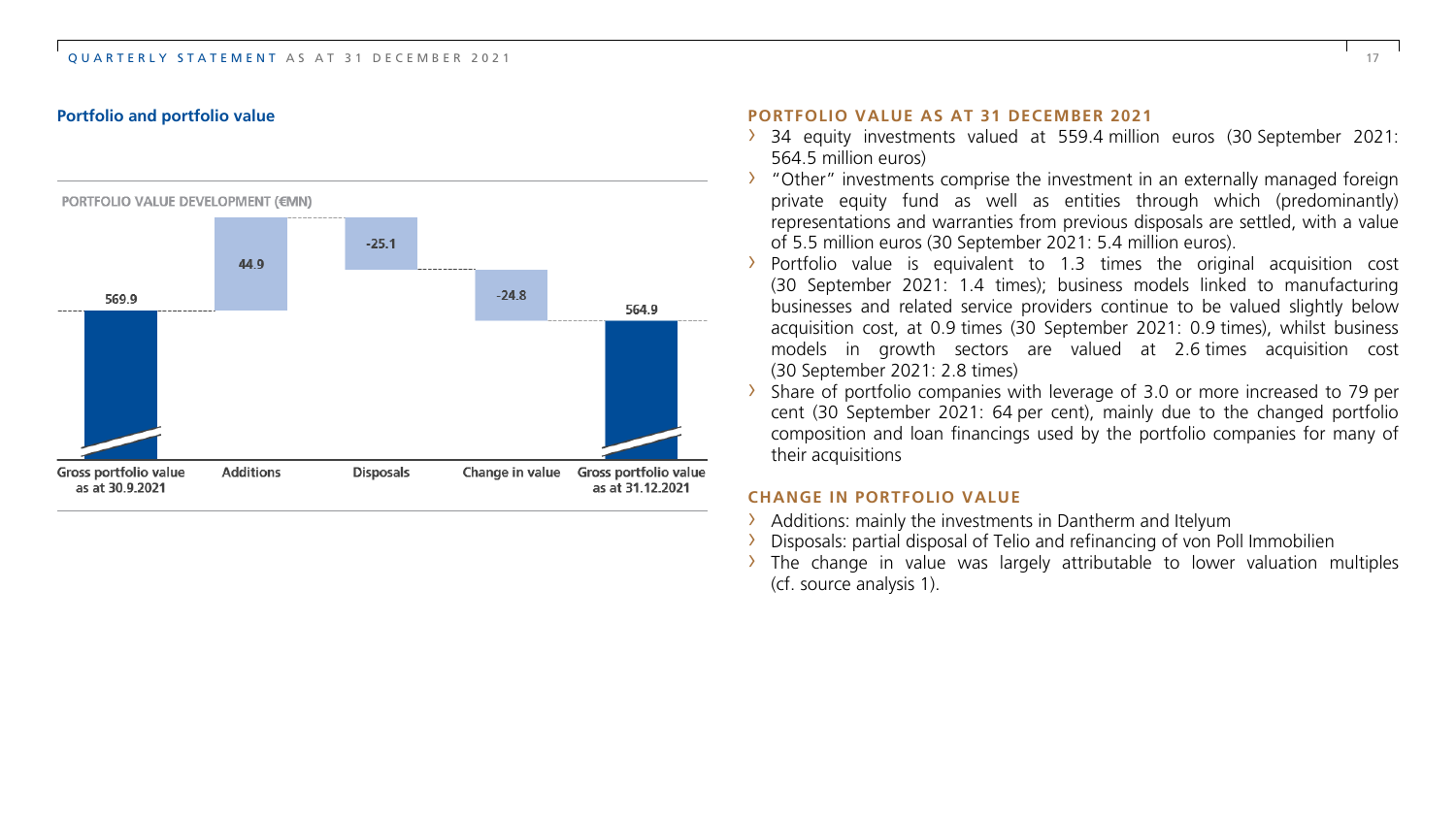#### QUARTERLY STATEMENT AS AT 31 DECEMBER 2021 18

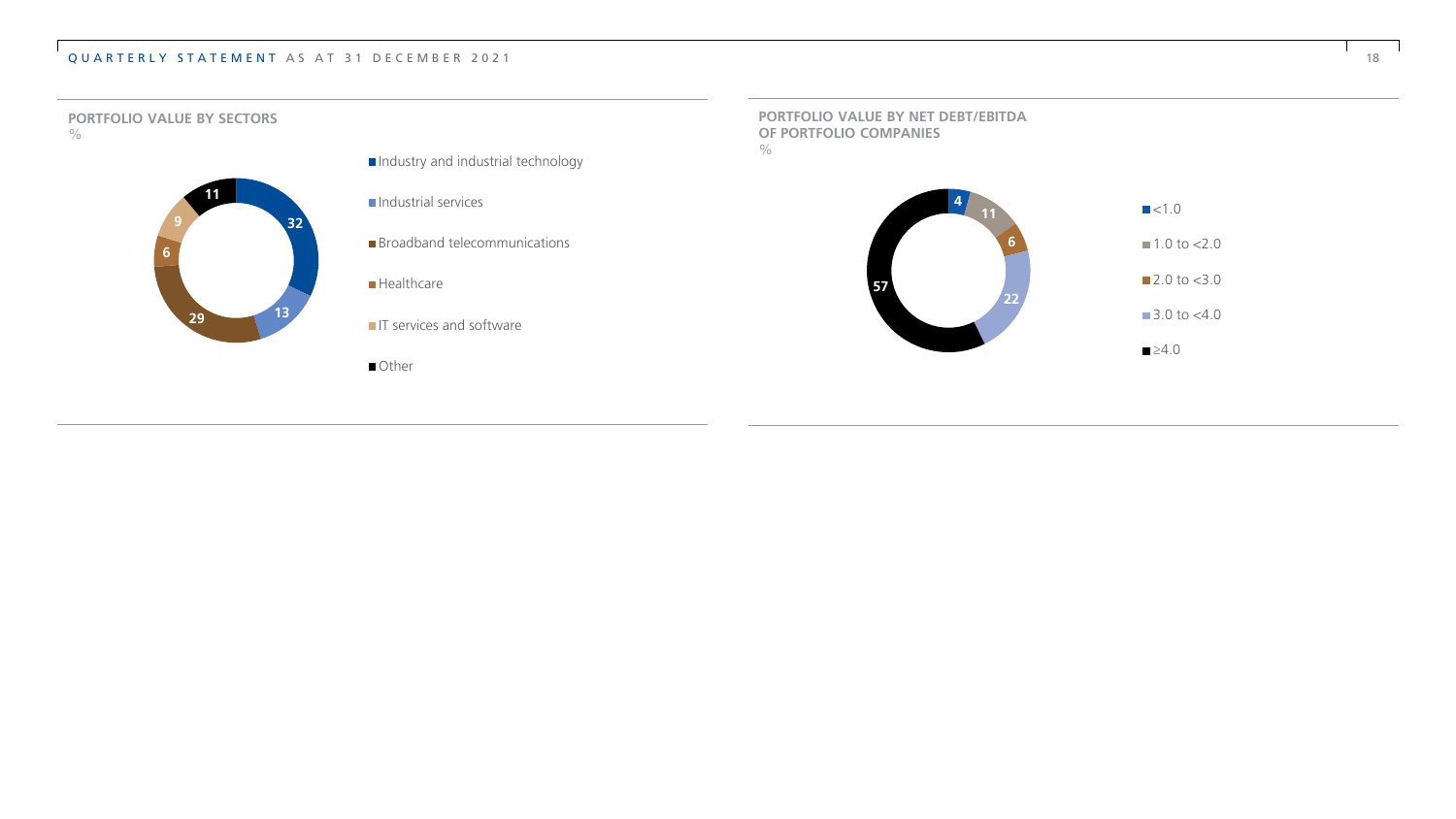## BUSINESS PERFORMANCE BY SEGMENT

#### **Private Equity Investments segment**

**SEGMENT EARNINGS STATEMENT – PRIVATE EQUITY INVESTMENTS**

|                                     | 1st quarter | 1st quarter |
|-------------------------------------|-------------|-------------|
| €'000                               | 2021/2022   | 2020/2021   |
| Net income from investment activity | (9.347)     | 23,744      |
| Other income/expense items          | (2.546)     | (3,683)     |
| Earnings before taxes               | (11,893)    | 20,061      |

| NET ASSET VALUE AND AVAILABLE LIOUIDITY        |             |             |
|------------------------------------------------|-------------|-------------|
| $\epsilon$ '000                                | 31 Dec 2021 | 30 Sep 2021 |
| Financial assets                               | 532,571     | 545,339     |
| Other financial instruments                    | 77,282      | 20,332      |
| Financial resources                            | 94,651      | 112,796     |
| Net asset value                                | 704,504     | 678,466     |
| Financial resources                            | 94,651      | 112,796     |
| Credit lines                                   | 106,660     | 106,660     |
| Available liquidity                            | 201,311     | 219,456     |
| Co-investment commitments alongside DBAG funds | 200.297     | 273,401     |

#### **EARNINGS BEFORE TAXES**

Value contribution from the operating performance of the portfolio companies influenced by lower valuation multiples (cf. "Financial performance")

#### **OTHER INCOME/EXPENSE ITEMS**

Reduced personnel expenses – mainly lower provisions for performance-related remuneration (cf. "Financial performance"); figure includes internal management fees paid to the Fund Investment Services segment in the amount of 0.3 million euros (unchanged from the previous year)

#### **NET ASSET VALUE**

- › Increased by four per cent since the end of the 2020/2021 financial year
- Financial resources comprise 74.9 million euros in long-term securities and 19.7 million euros in cash and cash equivalents
- › Please refer to "Financial position assets" and "Financial position liquidity" for details regarding the development of financial assets, other financial instruments and financial resources.

#### **CO-INVESTMENT COMMITMENTS ALONGSIDE DBAG FUNDS**

Slight excess coverage of co-investment commitments through available liquidity to recede with the dividend distribution following the Annual General Meeting on 17 February 2022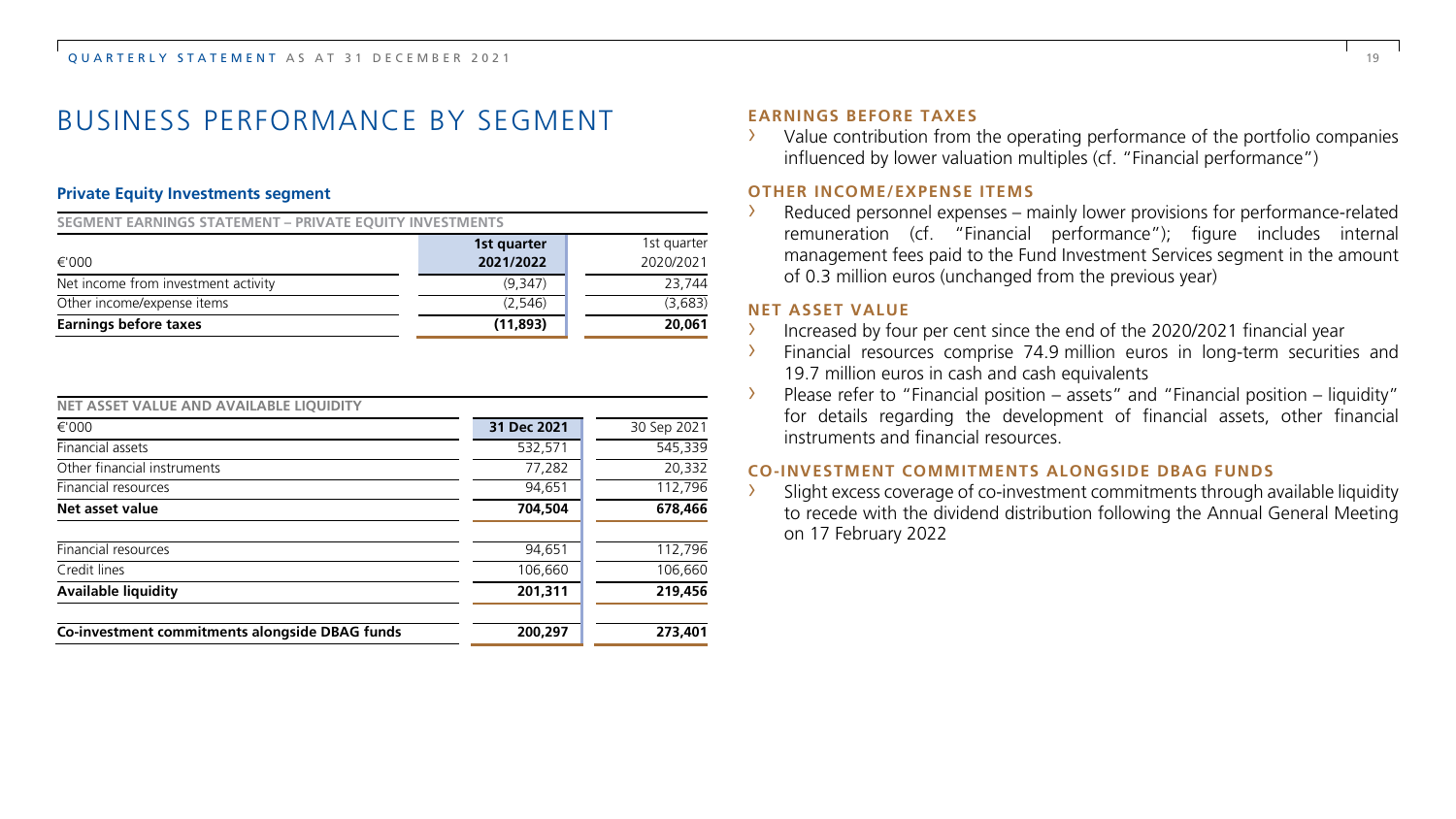#### **Fund Investment Services segment**

#### **SEGMENT EARNINGS STATEMENT – FUND INVESTMENT SERVICES**

|                              | 1st quarter | 1st quarter |
|------------------------------|-------------|-------------|
| €'000                        | 2021/2022   | 2020/2021   |
| Income from Fund Services    | 11.003      | 11.117      |
| Other income/expense items   | (7.302)     | (6, 285)    |
| <b>Earnings before taxes</b> | 3.701       | 4,832       |

| ASSETS UNDER MANAGEMENT OR ADVISORY                      |             |             |
|----------------------------------------------------------|-------------|-------------|
| €'000                                                    | 31 Dec 2021 | 30 Sep 2021 |
| Funds invested in portfolio companies                    | 1,255,884   | 1,375,459   |
| Funds called but not yet invested                        | 8.789       |             |
| Short-term bridge financing for new investments          | 346.873     | 106.882     |
| Outstanding capital commitments of third-party investors | 641,196     | 878.099     |
| Financial resources (of DBAG)                            | 94.651      | 112.796     |
| Assets under management or advisory                      | 2.347.392   | 2,473,235   |

#### **EARNINGS BEFORE TAXES**

The calculation basis for **INCOME FROM FUND SERVICES** is decreasing due to successful disposals; internal income from the Private Equity Investments segment (unchanged at 0.3 million euros) taken into account

#### **OTHER INCOME/EXPENSE ITEMS**

› Increase in personnel expenses attributable to this segment due to a larger number of employees and higher expenses for fixed salaries (cf. "Financial performance")

#### **ASSETS UNDER MANAGEMENT OR ADVISORY**

- › Increase in total funds invested in portfolio companies, in funds called but not yet invested and in short-term bridge financing for new investments due to brisk DBAG investing activity
- Outstanding capital commitments of third-party investors and DBAG financial resources also down as a result of investing activities
- › Assets under management or advisory lower than as at 30 September 2021 due to the partial disposal of Telio and refinancing of von Poll Immobilien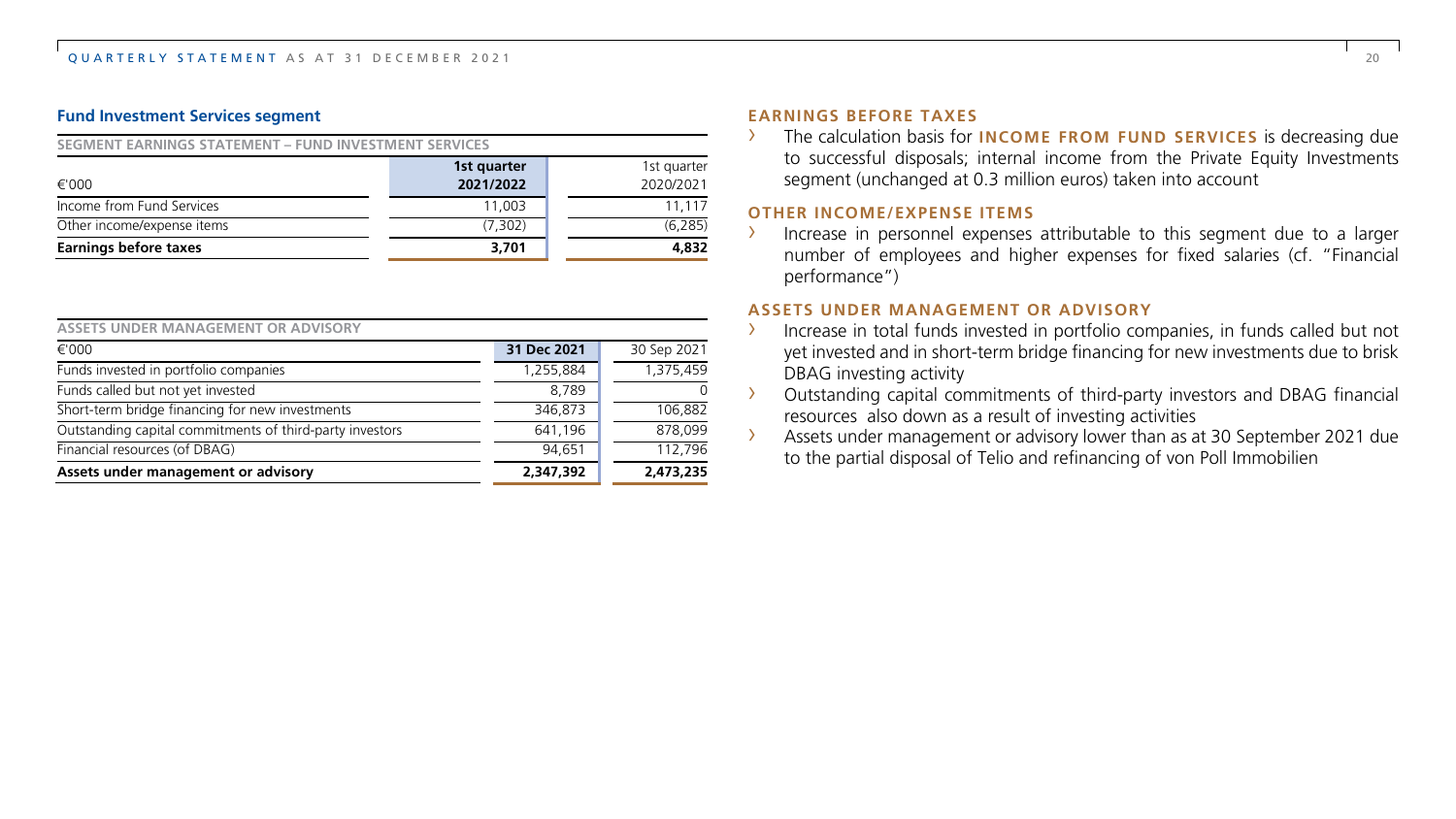## REPORT ON MATERIAL EVENTS AFTER THE REPORTING DATE

#### **DBAG Fund VIII**

The acquisition of **FREIHEIT.COM**, agreed upon in November 2021, was concluded in January 2022 (cf. "Review of key events and transactions").

## OPPORTUNITIES AND RISKS

The statements made in the Combined Management Report as at 30 September 2021 continue to apply in principle (please refer to the annual report 2020/2021, pages 92 et seqq.).

Two risk factors which had a "high expected value" as at 30 September 2021 were subject to change:

Probability of occurrence for the risk factor "Insufficient access to new, attractive investment opportunities" reduced from "possible" to "low" Probability of occurrence for the risk factor "Inability to cover the personnel requirement" increased from "low" to "possible"

## FORECAST

The forecast made in the annual report 2020/2021 (cf. pages 101 et seqq.) continues to apply.

- Portfolio companies develop in line with expectations, implementing agreed changes and development steps
- › Earnings from Fund Investment Services also in line with planning

The forecast is subject to the unchanged proviso that there is no significant deviation in the valuation levels on the capital markets at the end of the 2021/2022 financial year from those at the time the forecast was prepared.

Our dividend policy remains generally unchanged (cf. annual report 2020/2021, page 50).

## OTHER DISCLOSURES

This document is a quarterly statement pursuant to section 53 of the Stock Exchange Rules and Regulations (Börsenordnung) of the Frankfurt Stock Exchange in the version dated 1 January 2022. The consolidated statement of financial position, the consolidated statement of comprehensive income, the consolidated statement of cash flows and the consolidated statement of changes in equity were prepared in accordance with International Financial Reporting Standards (IFRS). The accounting, valuation and consolidation methods used are the same as those used in the previous consolidated financial statements at 30 September 2021.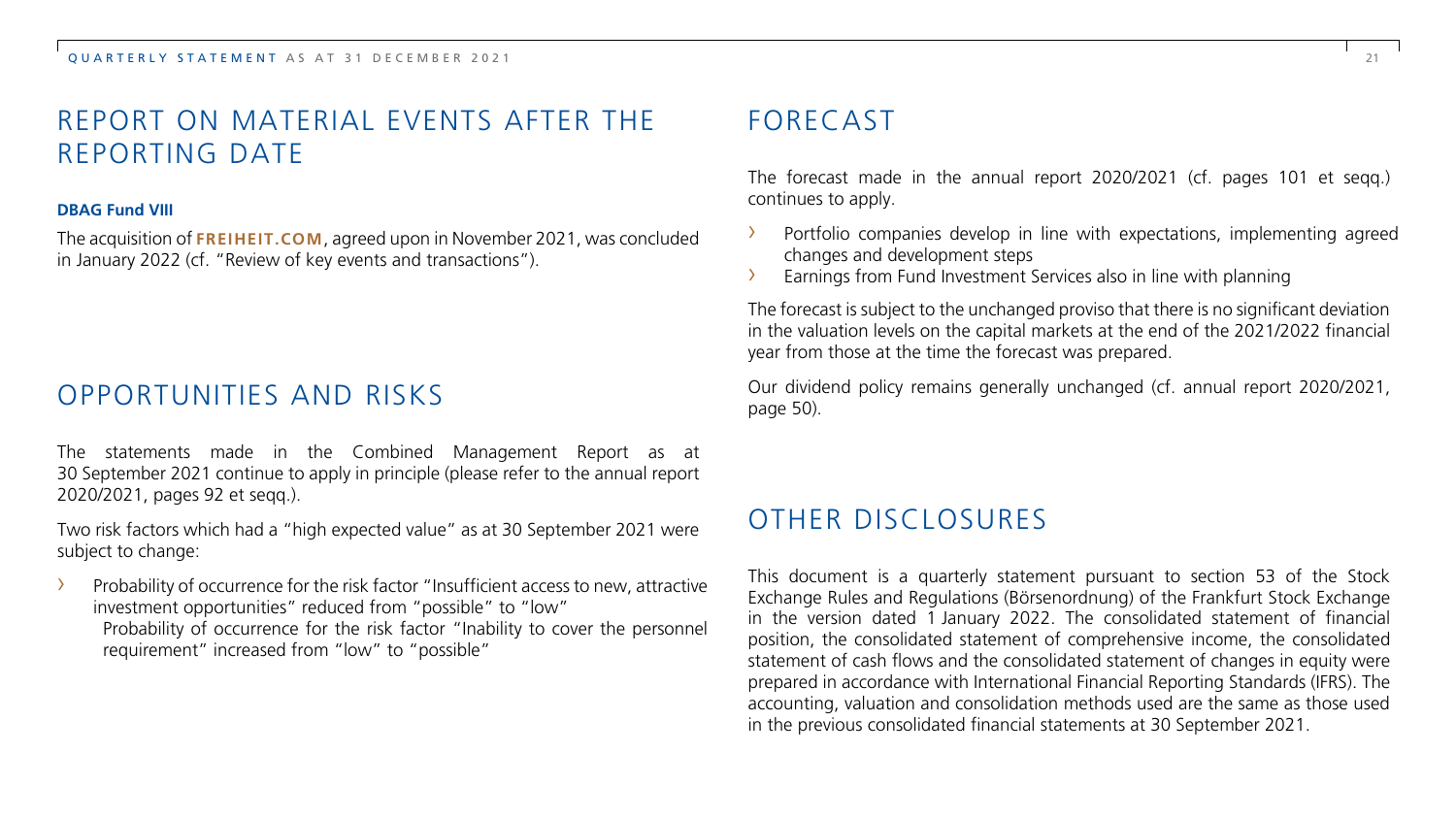## ANNEX TO THE QUARTERLY STATEMENT

#### **Consolidated statement of comprehensive income**

for the period from 1 October to 31 December 2021

|                                                                                     | 1 Oct 2021 to | 1 Oct 2020 to |
|-------------------------------------------------------------------------------------|---------------|---------------|
| €'000                                                                               | 31 Dec 2021   | 31 Dec 2020   |
| Net income from investment activity                                                 | (9,347)       | 23,744        |
| Income from Fund Services                                                           | 10,693        | 10,776        |
| Income from Fund Services and investment activity                                   | 1,346         | 34,520        |
| Personnel expenses                                                                  | (6, 546)      | (6, 849)      |
| Other operating income                                                              | 722           | 1,325         |
| Other operating expenses                                                            | (3,700)       | (4,033)       |
| Interest income                                                                     | 168           | 203           |
| Interest expenses                                                                   | (182)         | (273)         |
| Other income/expense items                                                          | (9,539)       | (9,627)       |
| <b>Earnings before taxes</b>                                                        | (8, 192)      | 24,893        |
| Income taxes                                                                        | 11            | (0)           |
| <b>Earnings after taxes</b>                                                         | (8, 181)      | 24,892        |
| Net income attributable to other shareholders                                       | (2)           | (3)           |
| Net income                                                                          | (8, 183)      | 24,890        |
| Items that will not be reclassified subsequently to profit or loss                  |               |               |
| Gains (+)/losses (-) on remeasurements of the net defined benefit liability (asset) | (76)          | 230           |
| Other comprehensive income                                                          | (76)          | 230           |
| Total comprehensive income                                                          | (8, 260)      | 25,120        |
| Earnings per share in $\in$ (diluted and basic) <sup>1</sup>                        | (0.48)        | 1.55          |

1 The earnings per share calculated in accordance with IAS 33 are based on net income divided by the average number of DBAG shares outstanding in the reporting period.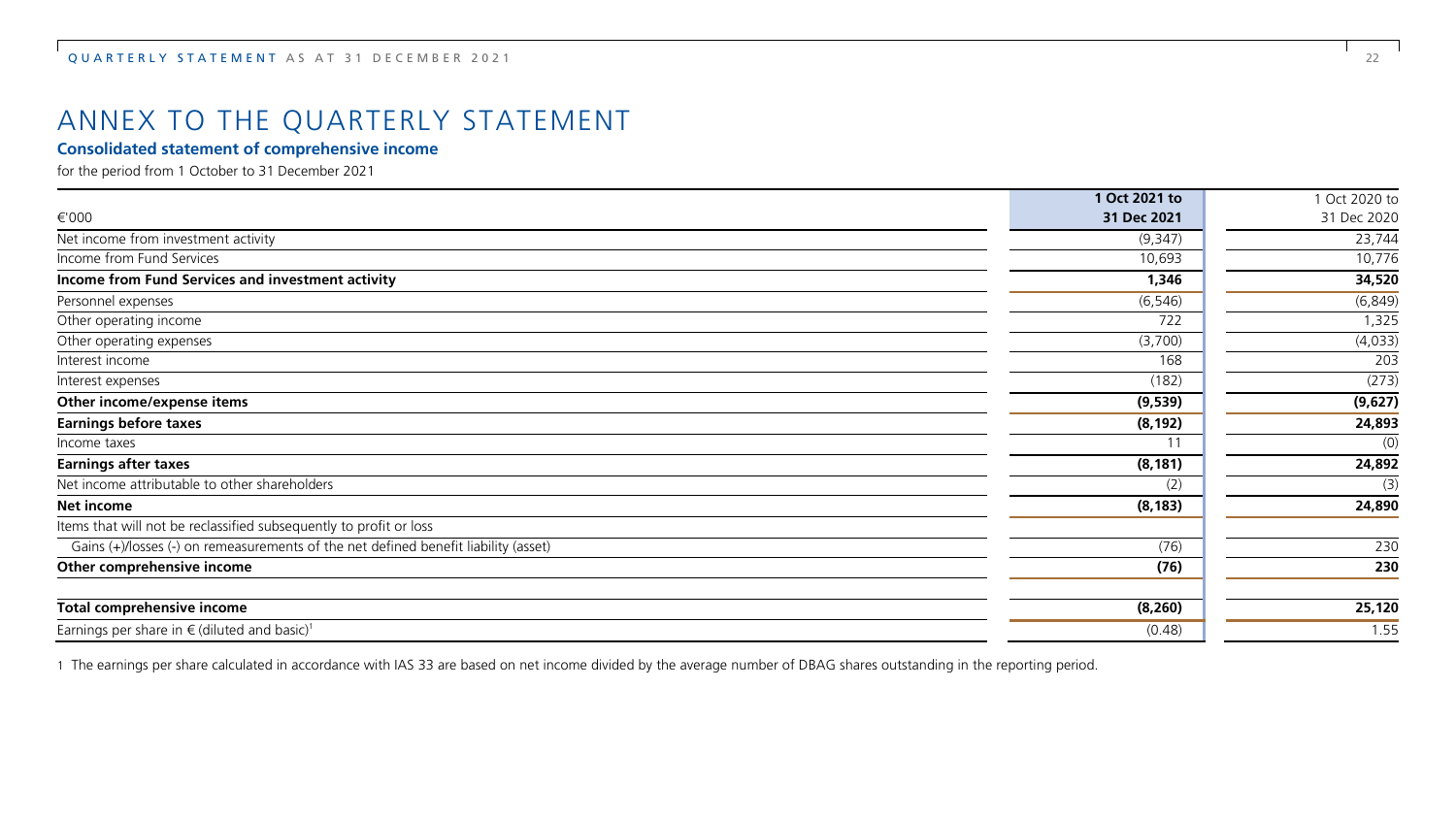#### **Consolidated statement of cash flows**

for the period from 1 October to 31 December 2021

| $INFLOWS (+) / OUTFLOWS (-)$                                                                                                                       |               |             |
|----------------------------------------------------------------------------------------------------------------------------------------------------|---------------|-------------|
|                                                                                                                                                    | 1 Oct 2021 to | Oct 2020 to |
| €'000                                                                                                                                              | 31 Dec 2021   | 31 Dec 2020 |
| Net income                                                                                                                                         | (8, 183)      | 24,890      |
| Measurement gains (-)/losses (+) on financial assets, depreciation/amortisation/impairment of property, plant and equipment and intangible assets, |               |             |
| gains $(-)/$ losses $(+)$ on securities                                                                                                            | 9,752         | (23, 253)   |
| increase (+)/decrease (-) in income tax assets                                                                                                     | (12)          | $\Omega$    |
| increase (+)/decrease (-) in other assets (net) <sup>1</sup>                                                                                       | 36,117        | (3,786)     |
| increase (+)/decrease (-) in pension provisions                                                                                                    | (48)          | (313)       |
| Increase (+)/decrease (-) in income taxes payable                                                                                                  | (385)         | $\Omega$    |
| Increase $(+)/$ decrease $(-)$ in other provisions                                                                                                 | (5, 503)      | (2, 373)    |
| Increase (+)/decrease (-) in other liabilities (net)                                                                                               | 4,395         | (3, 138)    |
| Cash flow from operating activities                                                                                                                | 36,133        | (7, 972)    |
| Proceeds from disposals of financial assets                                                                                                        | 19,551        | 11,590      |
| Payments for investments in financial assets                                                                                                       | (16, 130)     | (1, 552)    |
| Payments for investments in other financial instruments                                                                                            | (56, 951)     | (27, 601)   |
| Cash flow from investment activity                                                                                                                 | (53, 529)     | (17, 562)   |
| Payments for investments in property, plant and equipment and intangible assets                                                                    | (106)         | (40)        |
| Cash flow from investing activities                                                                                                                | (53, 635)     | (17, 603)   |
| Proceeds from capital increases                                                                                                                    | (280)         | $\Omega$    |
| Payments for lease liabilities                                                                                                                     | (249)         | (255)       |
| Proceeds from drawdowns of credit facilities                                                                                                       |               | 23,800      |
| Cash flow from financing activities                                                                                                                | (529)         | 23,545      |
| Net change in cash and cash equivalents                                                                                                            | (18,031)      | (2,030)     |
| Cash and cash equivalents at start of reporting period                                                                                             | 37,737        | 18,367      |
| Cash and cash equivalents at end of reporting period                                                                                               | 19,706        | 16,338      |

1 This includes interest received and interest paid in the amount of nil euros (previous year: -248,000 euros).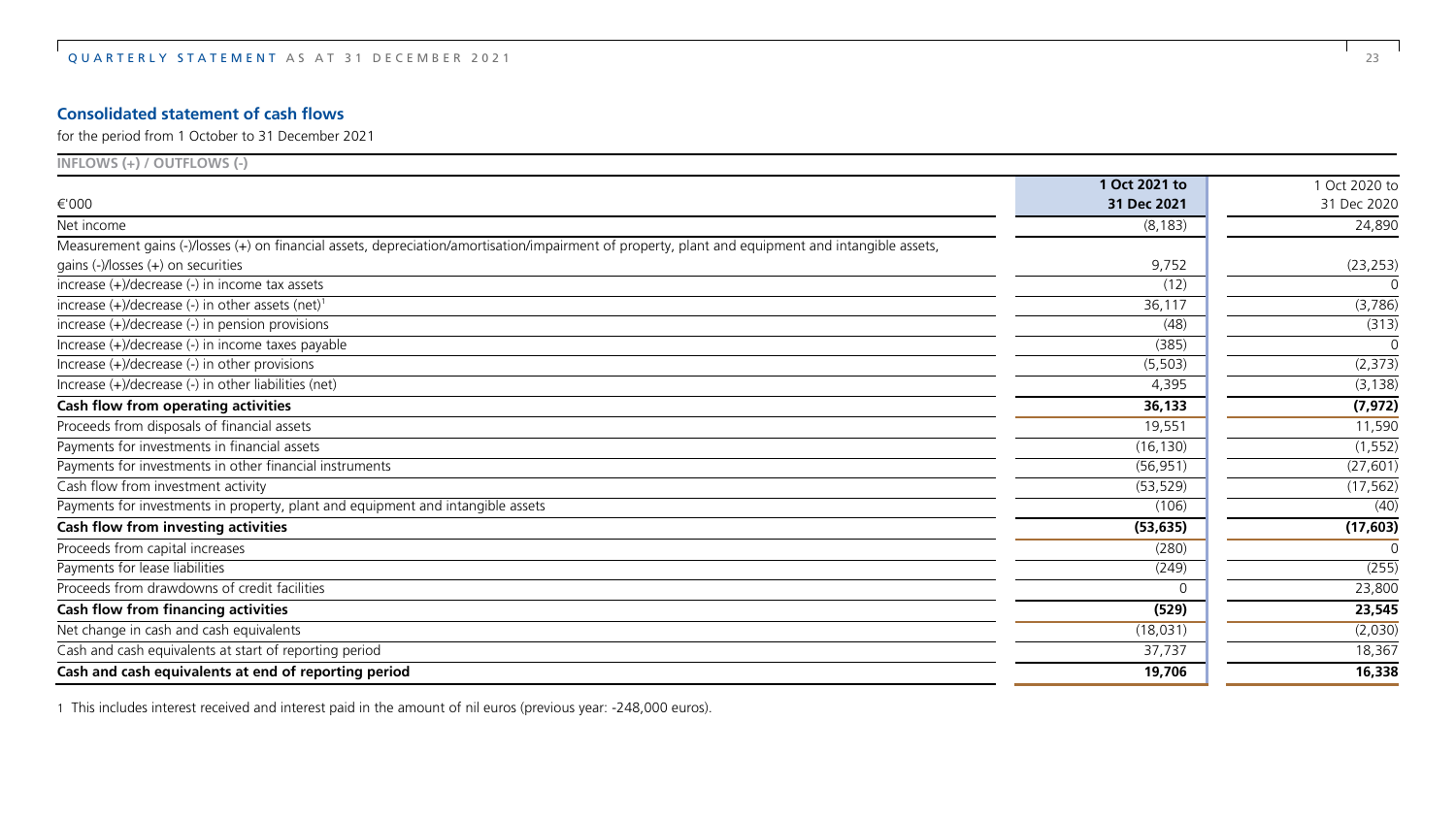### **Consolidated statement of financial position**

as at 31 December 2021

| €'000                           | 31 Dec 2021 | 30 Sep 2021 |
|---------------------------------|-------------|-------------|
| <b>ASSETS</b>                   |             |             |
| <b>Non-current assets</b>       |             |             |
| Intangible assets               | 411         | 439         |
| Property, plant and equipment   | 4,217       | 4,220       |
| <b>Financial assets</b>         | 532,571     | 545,339     |
| Long-term securities            | 74,946      | 75,059      |
| Other non-current assets        | 742         | 647         |
| Deferred tax assets             | 3,270       | 3,170       |
| <b>Total non-current assets</b> | 616,156     | 628,874     |
| <b>Current assets</b>           |             |             |
| Receivables                     | 9,432       | 45,132      |
| Other financial instruments     | 77,282      | 20,332      |
| Income tax assets               | 841         | 829         |
| Cash and cash equivalents       | 19,706      | 37,737      |
| Other current assets            | 1,432       | 2,049       |
| <b>Total current assets</b>     | 108,693     | 106,079     |
| <b>Total assets</b>             | 724,849     | 734,953     |

| €'000                                     | 31.12.2021 | 30.9.2021 |
|-------------------------------------------|------------|-----------|
| <b>EQUITY AND LIABILITIES</b>             |            |           |
| <b>Equity</b>                             |            |           |
| Subscribed capital                        | 66.733     | 66.733    |
| Capital reserve                           | 260.069    | 260.349   |
| Retained earnings and other reserves      | (9.204)    | (9.127)   |
| Consolidated retained profit              | 372.624    | 380.807   |
| <b>Total equity</b>                       | 690.222    | 698.762   |
| <b>Liabilities</b>                        |            |           |
| <b>Non-current liabilities</b>            |            |           |
| Liabilities under interests held by other |            |           |
| shareholders                              | 59         | 58        |
| Provisions for pensions obligations       | 13.635     | 13.683    |
| Other provisions                          | 1.518      | 1.519     |
| Other non-current liabilities             | 3.008      | 3.149     |
| <b>Total non-current liabilities</b>      | 18.219     | 18.409    |
| <b>Current liabilities</b>                |            |           |
| Other provisions                          | 5.954      | 11.457    |
| Income tax liabilities                    | 3.674      | 4.059     |
| Other current liabilities                 | 6.779      | 2.267     |
| <b>Total current liabilities</b>          | 16.407     | 17.782    |
| <b>Total liabilities</b>                  | 34.627     | 36.191    |
| <b>Total equity and liabilities</b>       | 724.849    | 734.953   |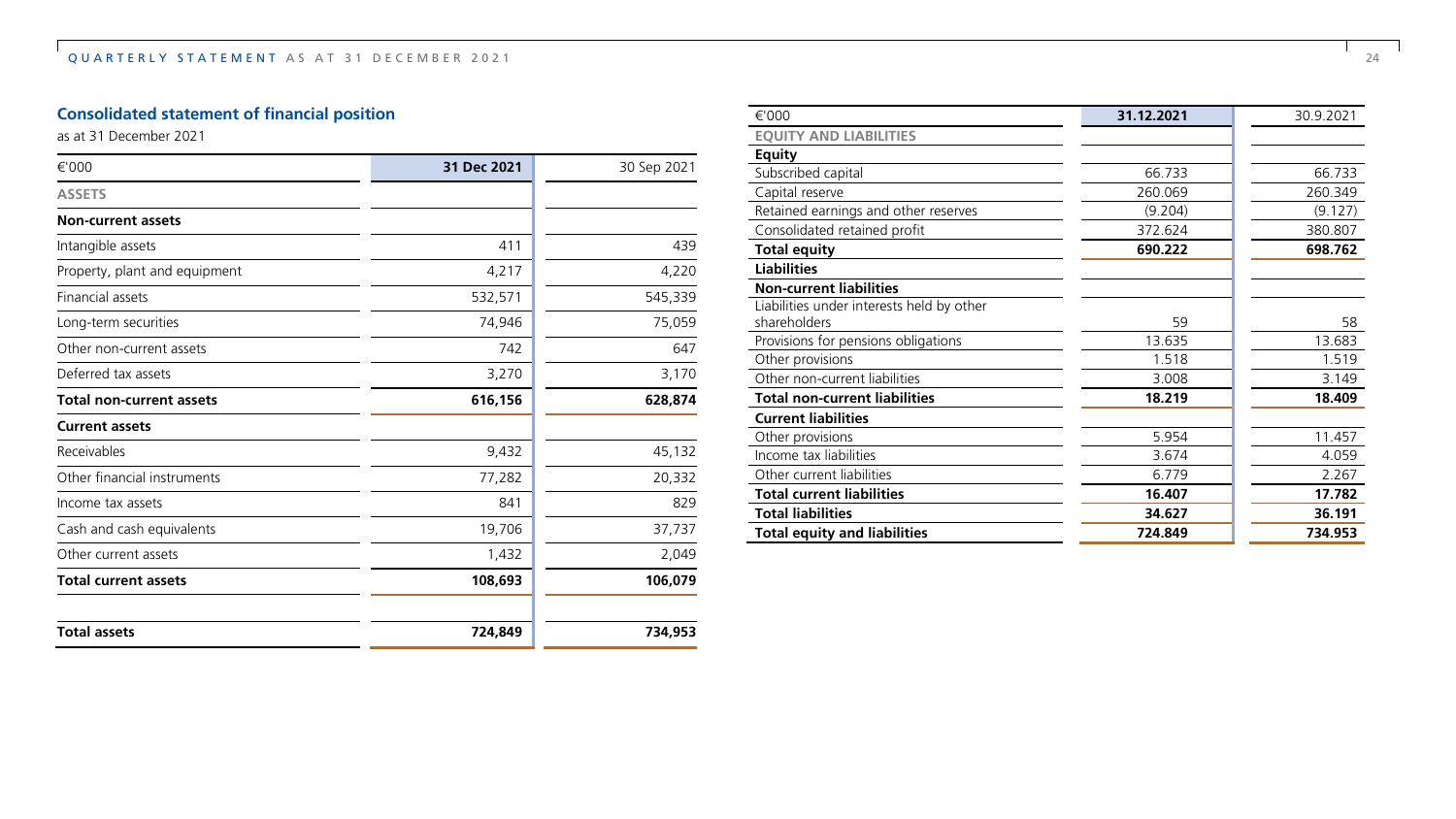### **Consolidated statement of changes in equity**

for the period from 1 October to 31 December 2021

|                                                                                         | 1 Oct 2021 to | 1 Oct 2020 to |
|-----------------------------------------------------------------------------------------|---------------|---------------|
| €'000                                                                                   | 31 Dec 2021   | 31 Dec 2020   |
| Subscribed capital                                                                      |               |               |
| At start of reporting period                                                            | 66,733        | 53,387        |
| Change in reporting period                                                              | <sup>0</sup>  | ∩             |
| At end of reporting period                                                              | 66,733        | 53,387        |
| <b>Capital reserve</b>                                                                  |               |               |
| At start of reporting period                                                            | 260,349       | 173,762       |
| Change in reporting period                                                              | (280)         | $\Omega$      |
| At end of reporting period                                                              | 260,069       | 173,762       |
| Retained earnings and other reserves                                                    |               |               |
| Legal reserve                                                                           |               |               |
| At start and end of reporting period                                                    | 403           | 403           |
| First-time adoption of IFRS                                                             |               |               |
| At start and end of reporting period                                                    | 16,129        | 16, 129       |
| Reserve for changes in accounting methods                                               |               |               |
| At start and end of reporting period                                                    | (109)         | (109)         |
| Reserve for gains/losses on remeasurements of the net defined benefit liability (asset) |               |               |
| At start of reporting period                                                            | (25, 550)     | (27, 748)     |
| Change in reporting period                                                              | (76)          | 230           |
| At end of reporting period                                                              | (25, 626)     | (27, 518)     |
| At end of reporting period                                                              | (9,204)       | (11,096)      |
| <b>Consolidated retained profit</b>                                                     |               |               |
| At start of reporting period                                                            | 380,807       | 207,708       |
| Net income                                                                              | (8, 183)      | 24,890        |
| At end of reporting period                                                              | 372,624       | 232,598       |
| <b>Total</b>                                                                            | 690,222       | 448,651       |
|                                                                                         |               |               |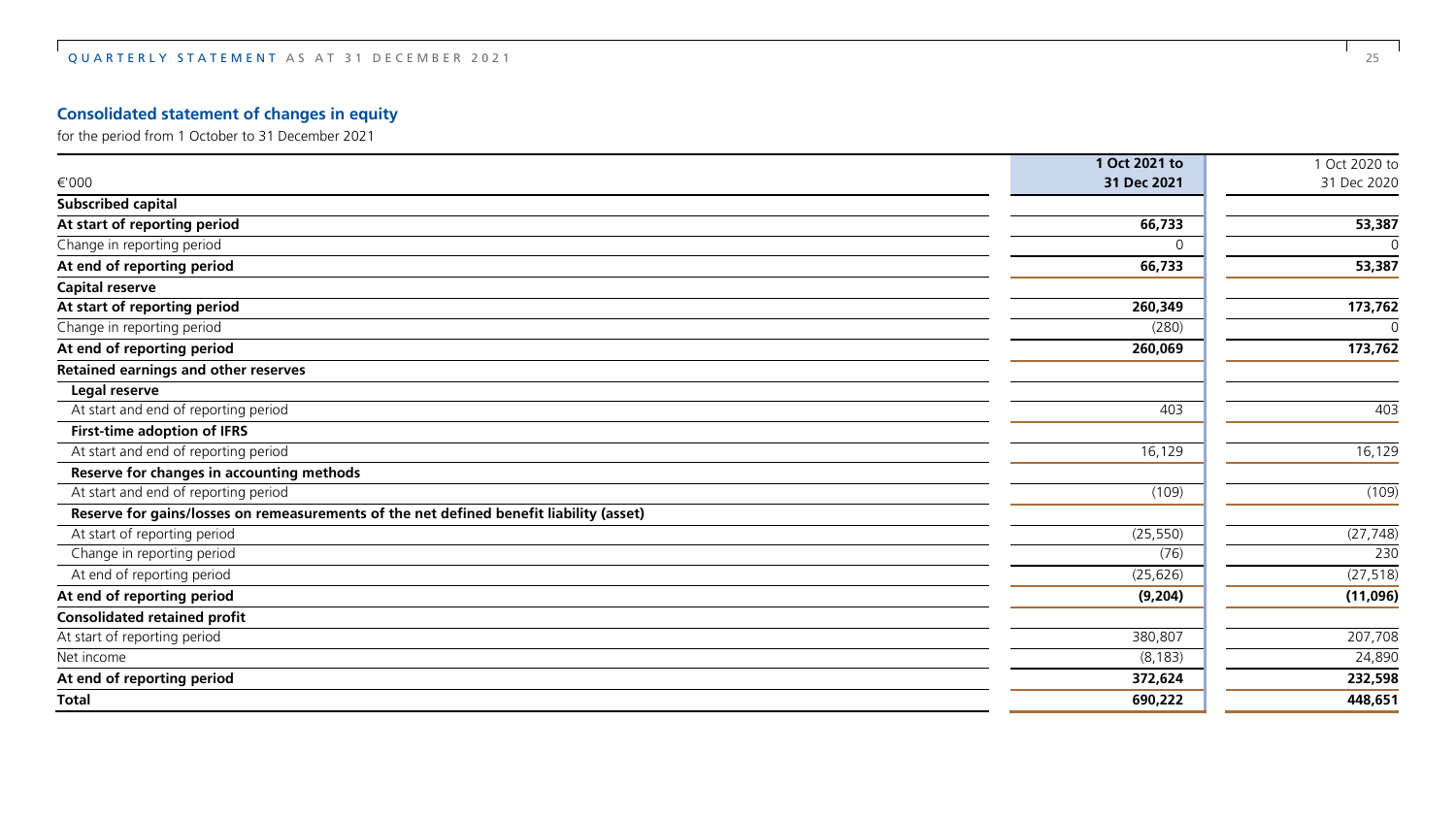#### **Disclosures on segment reporting**

for the period from 1 October to 31 December 2021

| SEGMENTAL ANALYSIS FOR THE 1ST QUARTER 2021/2022  |                                   |                                 |                                          |                             |  |  |
|---------------------------------------------------|-----------------------------------|---------------------------------|------------------------------------------|-----------------------------|--|--|
| €'000                                             | <b>Private Equity Investments</b> | <b>Fund Investment Services</b> | <b>Group Reconciliation</b> <sup>1</sup> | Group 1st quarter 2021/2022 |  |  |
|                                                   |                                   |                                 |                                          |                             |  |  |
| Net income from investment activity               | (9.347)                           | $\mathbf 0$                     | O                                        | (9.347)                     |  |  |
| Income from Fund Services                         | $\Omega$                          | 11.003                          | (309)                                    | 10.693                      |  |  |
| Income from Fund Services and investment activity | (9.347)                           | 11.003                          | (309)                                    | 1.346                       |  |  |
| Other income/expense items                        | (2.546)                           | (7.302)                         | 309                                      | (9.539)                     |  |  |
| Earnings before tax (segment result)              | (11.893)                          | 3.701                           | 0                                        | (8.192)                     |  |  |
| Income taxes                                      |                                   |                                 |                                          |                             |  |  |
| <b>Earnings after taxes</b>                       |                                   |                                 |                                          | (8.181)                     |  |  |
| Net income attributable to other shareholders     |                                   |                                 |                                          | (2)                         |  |  |
| Net income                                        |                                   |                                 |                                          | (8.183)                     |  |  |
| Financial assets                                  | 532.571                           |                                 |                                          |                             |  |  |
| Other financial instruments                       | 77.282                            |                                 |                                          |                             |  |  |
| Financial resources <sup>2</sup>                  | 94.651                            |                                 |                                          |                             |  |  |
| Net asset value                                   | 704.504                           |                                 |                                          |                             |  |  |
| Assets under management or advisory <sup>3</sup>  |                                   | 2.347.392                       |                                          |                             |  |  |

1 A synthetic internal administration fee for DBAG ECF is calculated for the Private Equity Investments segment and taken into account when determining segment results. The fee is based on DBAG's co-investment interest.

2 The financial resources are used by DBAG for investments in equity or equity-like instruments. They contain the line items "Cash and cash equivalents" and, if applicable, "Long-term securities" and "Short-term securities".

3 Assets under management or advisory comprises the funds invested in portfolio companies, other financial instruments and the financial resources of DBAG as well as the funds invested in portfolio companies and the callable capital commitments of the funds managed or advised by DBAG.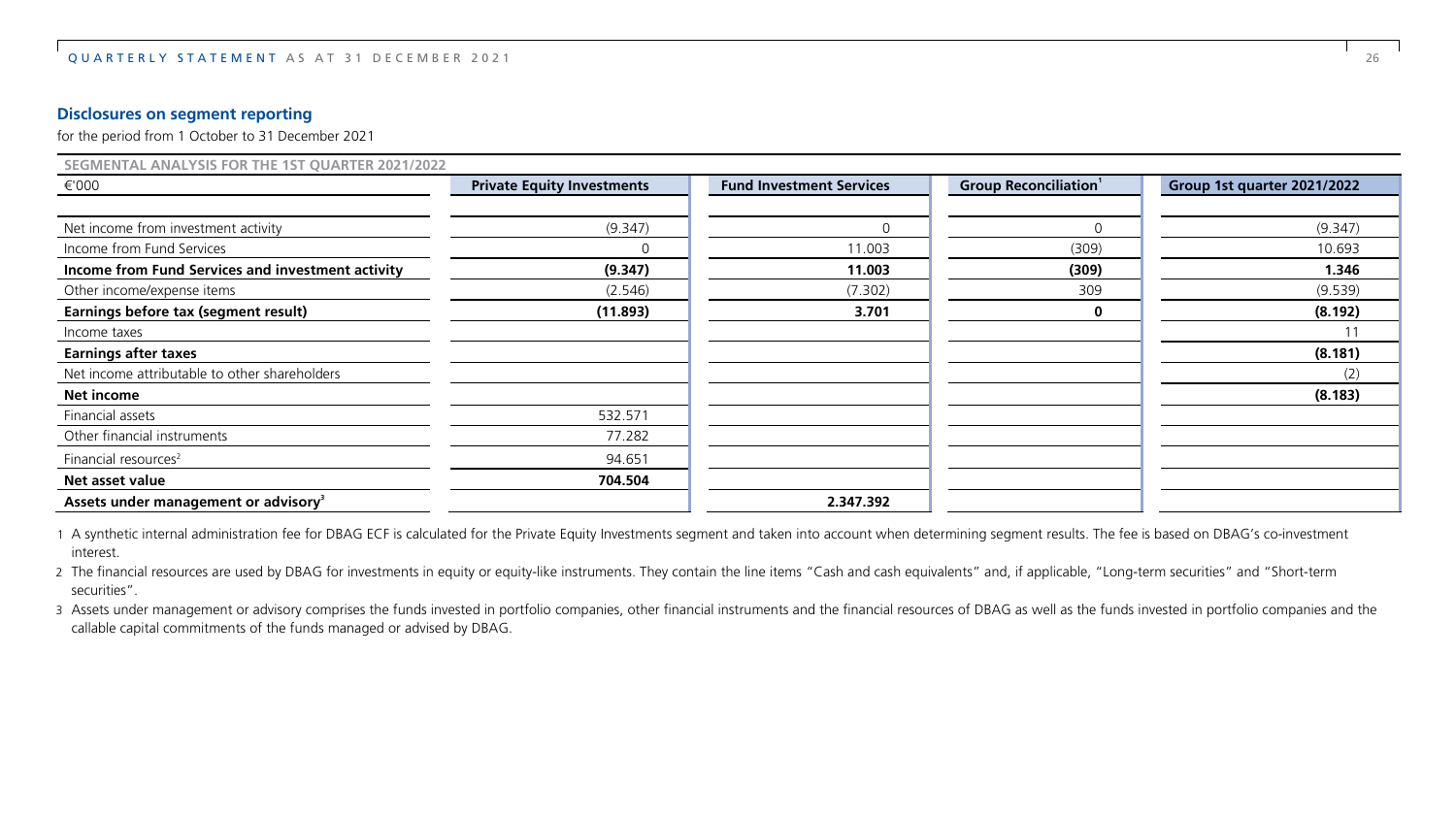#### QUARTERLY STATEMENT AS AT 31 DECEMBER 2021 27

| SEGMENTAL ANALYSIS FOR THE 1ST QUARTER 2020/2021 AND AS AT 30 SEPTEMBER 2021 |                                   |                                 |                                          |                             |
|------------------------------------------------------------------------------|-----------------------------------|---------------------------------|------------------------------------------|-----------------------------|
| €'000                                                                        | <b>Private Equity Investments</b> | <b>Fund Investment Services</b> | <b>Group Reconciliation</b> <sup>1</sup> | Group 1st quarter 2020/2021 |
|                                                                              |                                   |                                 |                                          |                             |
| Net income from investment activity                                          | 23.744                            |                                 |                                          | 23.744                      |
| Income from Fund Services                                                    |                                   | 11.117                          | (341)                                    | 10.776                      |
| Income from Fund Services and investment activity                            | 23.744                            | 11.117                          | (341)                                    | 34.520                      |
| Other income/expense items                                                   | (3.683)                           | (6.285)                         | 341                                      | (9.627)                     |
| Earnings before taxes (segment result)                                       | 20.061                            | 4.832                           | 0                                        | 24.893                      |
| Income taxes                                                                 |                                   |                                 |                                          | C                           |
| <b>Earnings after taxes</b>                                                  |                                   |                                 |                                          | 24.892                      |
| Net income attributable to other shareholders                                |                                   |                                 |                                          | (3)                         |
| Net income                                                                   |                                   |                                 |                                          | 24.890                      |
| Financial assets                                                             | 545.339                           |                                 |                                          |                             |
| Other financial instruments                                                  | 20.332                            |                                 |                                          |                             |
| Financial resources <sup>2</sup>                                             | 112.796                           |                                 |                                          |                             |
| Net asset value                                                              | 678.466                           |                                 |                                          |                             |
| Assets under management or advisory <sup>3</sup>                             |                                   | 2.473.235                       |                                          |                             |

1 See footnote 1 in the preceding table

2 See footnote 2 in the preceding table

3 See footnote 3 in the preceding table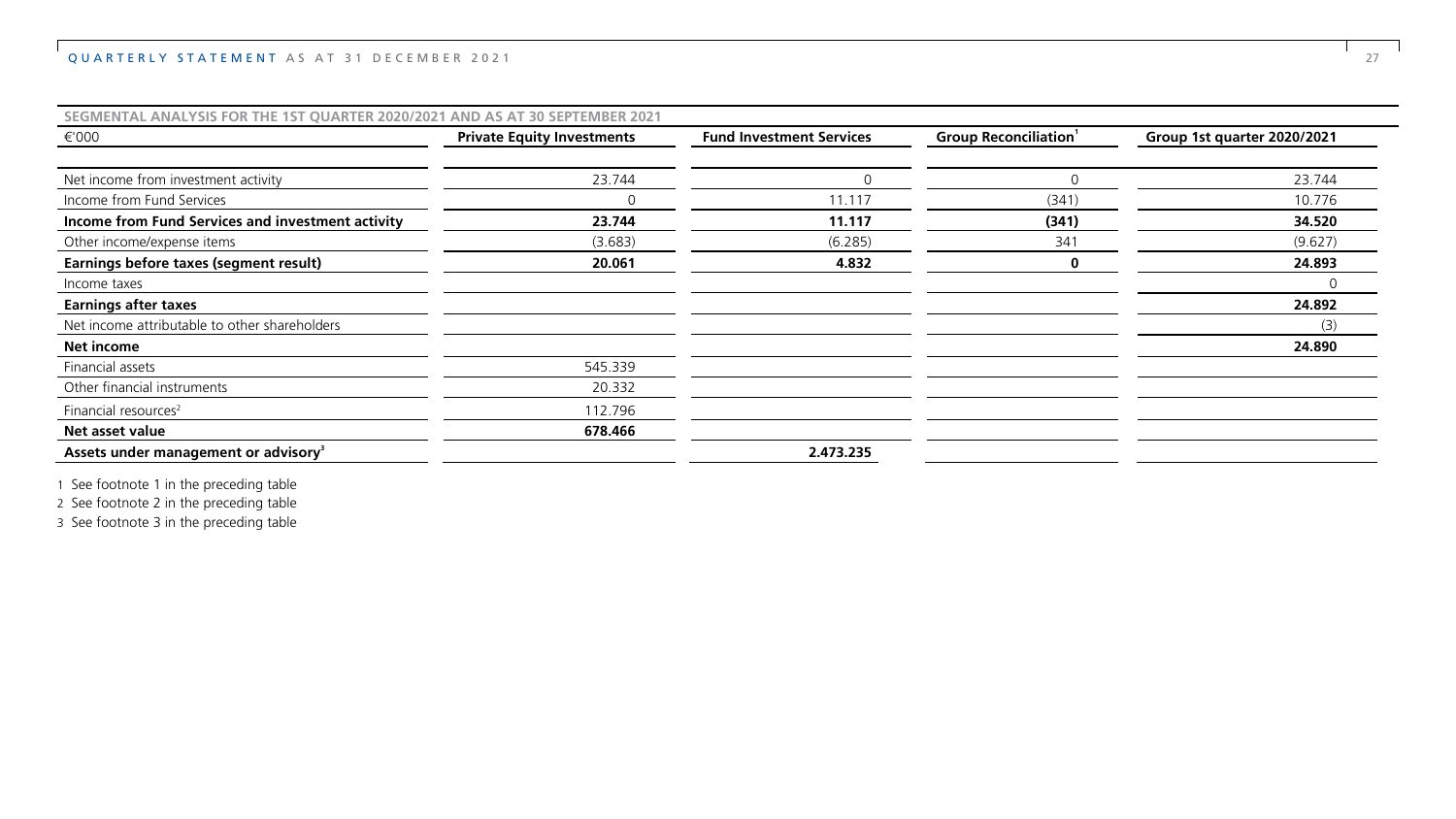## OTHER INFORMATION

#### **Forward-looking statements bear risks**

This quarterly statement contains forward-looking statements related to the prospects and progress of Deutsche Beteiligungs AG. These statements reflect the current views of the management of Deutsche Beteiligungs AG and are based on projections, estimates and expectations. Our assumptions are subject to risks and uncertainties, and actual results may vary materially. Although we believe these forward-looking statements to be realistic, there can be no guarantee.

#### **Disclaimer**

The figures in this quarterly statement are generally presented in thousands or millions of euros. Rounding differences may occur between the amounts presented and their actual value; these, of course, are not of a significant nature. The quarterly statement is published in German and in English. The German version of this report shall be authoritative.

Updated: 9 February 2022

© Deutsche Beteiligungs AG, Frankfurt/Main

Registered office: Frankfurt/Main

Entered in the commercial register of the Frankfurt/Main

Local Court under commercial register number B 52 491

## FINANCIAL CALENDAR

#### **17 FEBRUARY 2022**

Annual General Meeting 2022, Frankfurt/Main

#### **22 FEBRUARY 2022**

Dividend payment

#### **29–31 MARCH 2022**

Virtual Jefferies Pan-European Mid-Cap Conference

#### **12 MAY 2022**

Publication of the 2021/2022 half-yearly financial report, Analysts' conference call

#### **11 AUGUST 2022**

Publication of the quarterly statement on the third quarter of 2021/2022, Analysts' conference call

#### **13 SEPTEMBER 2022**

SRC Forum Financials & Real Estate 2022, Frankfurt/Main

#### **19–23 SEPTEMBER 2022**

Baader Investment Conference, Munich